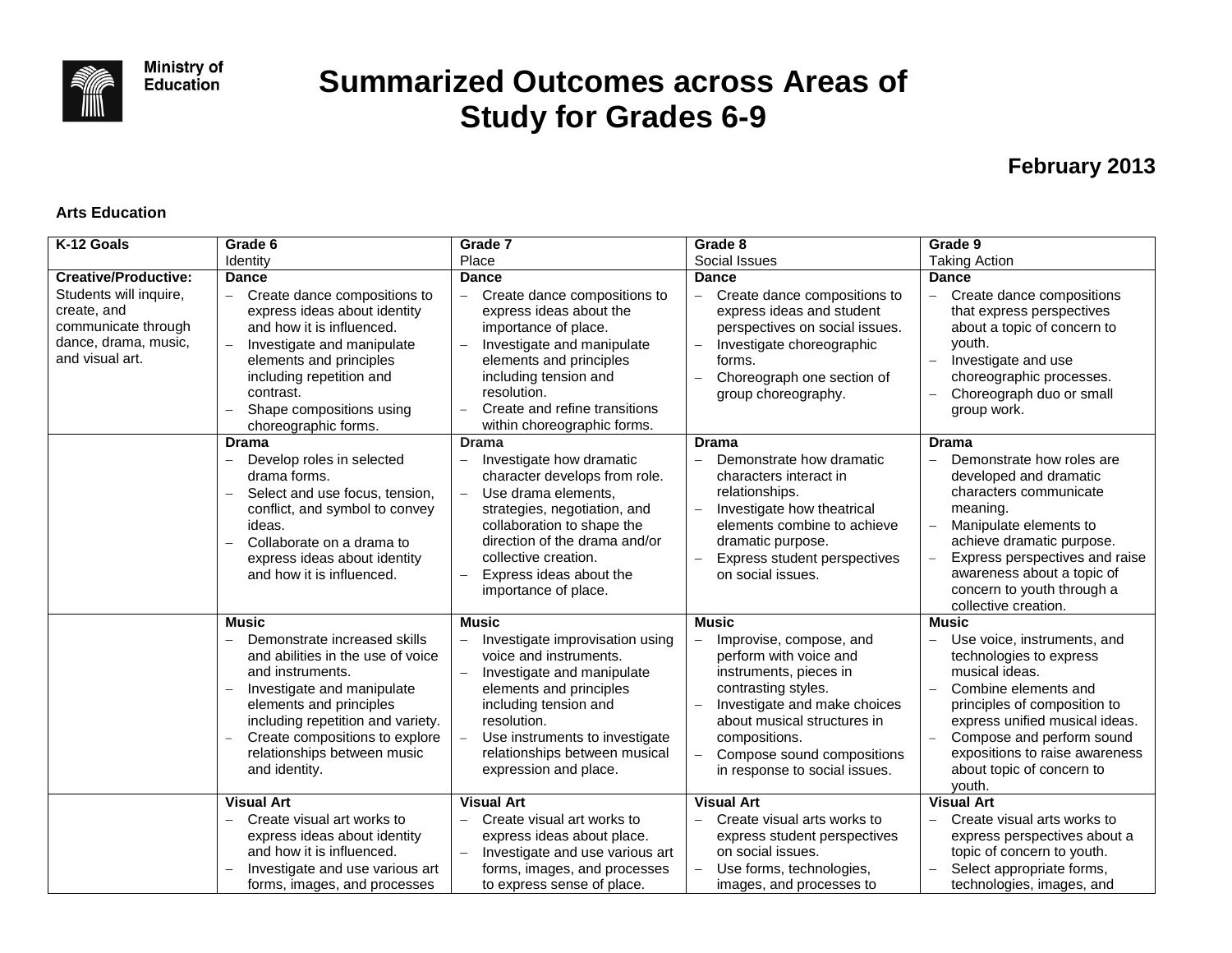|                                                                                                                                                                                                                                                 | to express identity.<br>Demonstrate increased skills<br>and problem solving in variety<br>of media.                                                                                                                                                                             | Use skills, tools, techniques,<br>and problem solving in variety<br>of media.                                                                                                                                                                                                                              | express perspectives on social<br>issues.<br>Solve visual art problems.                                                                                                                                                                                                                                                                                        | processes to convey ideas.<br>Solve visual art problems in<br>$\overline{\phantom{0}}$<br>new and unfamiliar ways.                                                                                                                                                                                                                                          |
|-------------------------------------------------------------------------------------------------------------------------------------------------------------------------------------------------------------------------------------------------|---------------------------------------------------------------------------------------------------------------------------------------------------------------------------------------------------------------------------------------------------------------------------------|------------------------------------------------------------------------------------------------------------------------------------------------------------------------------------------------------------------------------------------------------------------------------------------------------------|----------------------------------------------------------------------------------------------------------------------------------------------------------------------------------------------------------------------------------------------------------------------------------------------------------------------------------------------------------------|-------------------------------------------------------------------------------------------------------------------------------------------------------------------------------------------------------------------------------------------------------------------------------------------------------------------------------------------------------------|
| <b>Critical/Responsive:</b><br>Students will respond to<br>artistic expressions of<br>Saskatchewan,<br>Canadian, and<br>International artists<br>using critical thinking,<br>research, creativity, and<br>collaborative inquiry.                | Create personal responses to<br>a variety of arts expressions.<br>Investigate and identify ways<br>that the arts express identity.<br>Examine arts expressions and<br>artists of various times and<br>places.                                                                   | Respond to the arts strands<br>using analysis, personal<br>interpretation, and research.<br>Investigate and identify ways<br>that the arts communicate a<br>sense of place.<br>Examine and describe how<br>arts expressions of various<br>times and places reflect<br>experiences, values, and<br>beliefs. | Respond to professional arts<br>expressions through creation<br>of own work.<br>Investigate and identify ways<br>that the arts reflect concern for<br>social issues.<br>Investigate and identify how<br>arts expressions can reflect<br>diverse worldviews.                                                                                                    | Respond to professional arts<br>expressions through individual<br>or collaborative inquiry and<br>own arts expressions.<br>Investigate and identify ways<br>that today's arts expressions<br>can inspire change.<br>Investigate and identify how<br>arts expressions can challenge<br>thinking about values, ideas,<br>and beliefs.                         |
| Cultural/Historical:<br>Students will investigate<br>the content and<br>aesthetics of the arts<br>within cultural, historical,<br>and contemporary<br>contexts and<br>understand the<br>connection between the<br>arts and human<br>experience. | Investigate how personal,<br>cultural, or regional identity<br>may be reflected.<br>Identify how First Nations,<br>Métis, and Inuit artists express<br>cultural identity in<br>contemporary work.<br>Investigate arts expressions<br>from a range of cultures and<br>countries. | Artists' relationship to place<br>may be reflected in their work.<br>Indigenous artists from around<br>$\overline{\phantom{0}}$<br>the world reflect the<br>importance of place.<br>Factors that influence artists'<br>work and careers                                                                    | Research how arts<br>expressions incorporate social<br>commentary.<br>Analyze the influence of social<br>issues on the work of<br>contemporary First Nations,<br>Métis, and Inuit artists.<br>Demonstrate how artists use<br>new technologies in their work.<br>Examine and respond to the<br>work of artists who use more<br>than one art form in their work. | Investigate and discuss the<br>role of artists in raising<br>awareness or taking action on<br>topics of concern.<br>Use the arts to raise<br>awareness on topics of<br>concern to Indigenous artists.<br>Investigate diversity of artistic<br>ideas, styles, and media in<br>contemporary arts expression.<br>Create and examine<br>interdisciplinary arts. |

#### **Career Education**

| K-12 Goals                                                                                                                                                                | Grade 6                                                                                                                                                                    | Grade 7                                                                                                                                                                                                                            | Grade 8                                                                                                                                                                                                                     | Grade 9                                                                                                                                                                                                                                                      |
|---------------------------------------------------------------------------------------------------------------------------------------------------------------------------|----------------------------------------------------------------------------------------------------------------------------------------------------------------------------|------------------------------------------------------------------------------------------------------------------------------------------------------------------------------------------------------------------------------------|-----------------------------------------------------------------------------------------------------------------------------------------------------------------------------------------------------------------------------|--------------------------------------------------------------------------------------------------------------------------------------------------------------------------------------------------------------------------------------------------------------|
| <b>Change and Growth:</b><br>Students will develop<br>career management<br>competencies through<br>an exploration of<br>personal change and<br>growth.                    | Investigate the influence of a<br>positive self-image on one's<br>life.<br>Analyze the benefits to<br>develop personal competence<br>in building healthy<br>relationships. | Explore and draw conclusions<br>about the influences of positive<br>and negative self-images on life<br>and work.<br>Develop and demonstrate the<br>behaviours and understandings<br>needed for building healthy<br>relationships. | Analyze one's personal skills,<br>interests, and behaviours and<br>their influences on life and<br>work.<br>Analyze abilities to respond<br>positively to change in one's<br>life.                                          | Plan for, demonstrate, and<br>document improvements of<br>one's capacity to build a positive<br>self-image.<br>Appraise one's abilities to<br>respond positively to change<br>and growth.                                                                    |
| <b>Connections to</b><br><b>Community: Students</b><br>will explore the<br>connections between<br>learning and work<br>pathways and their<br>connections to<br>community. | Various aspects of careers and<br>their requirements.<br>Investigate and explain ways<br>work contributes to individuals<br>and the community.                             | Express insights about how<br>knowledge and skills learned in<br>school transfer to future life and<br>work.<br>Analyze the contributions work<br>makes to the individual and<br>community, including globally.                    | Examine how a disposition for<br>lifelong learning connects to<br>potential career pathways.<br>Determine the contributions<br>that work and work alternatives<br>make to the community and<br>their importance to society. | Construct an organized plan of<br>career building to reflect an<br>attitude and expectation of<br>lifelong learning.<br>Analyze and express one's<br>understanding of how societal<br>and economic needs influence<br>the nature of paid and unpaid<br>work. |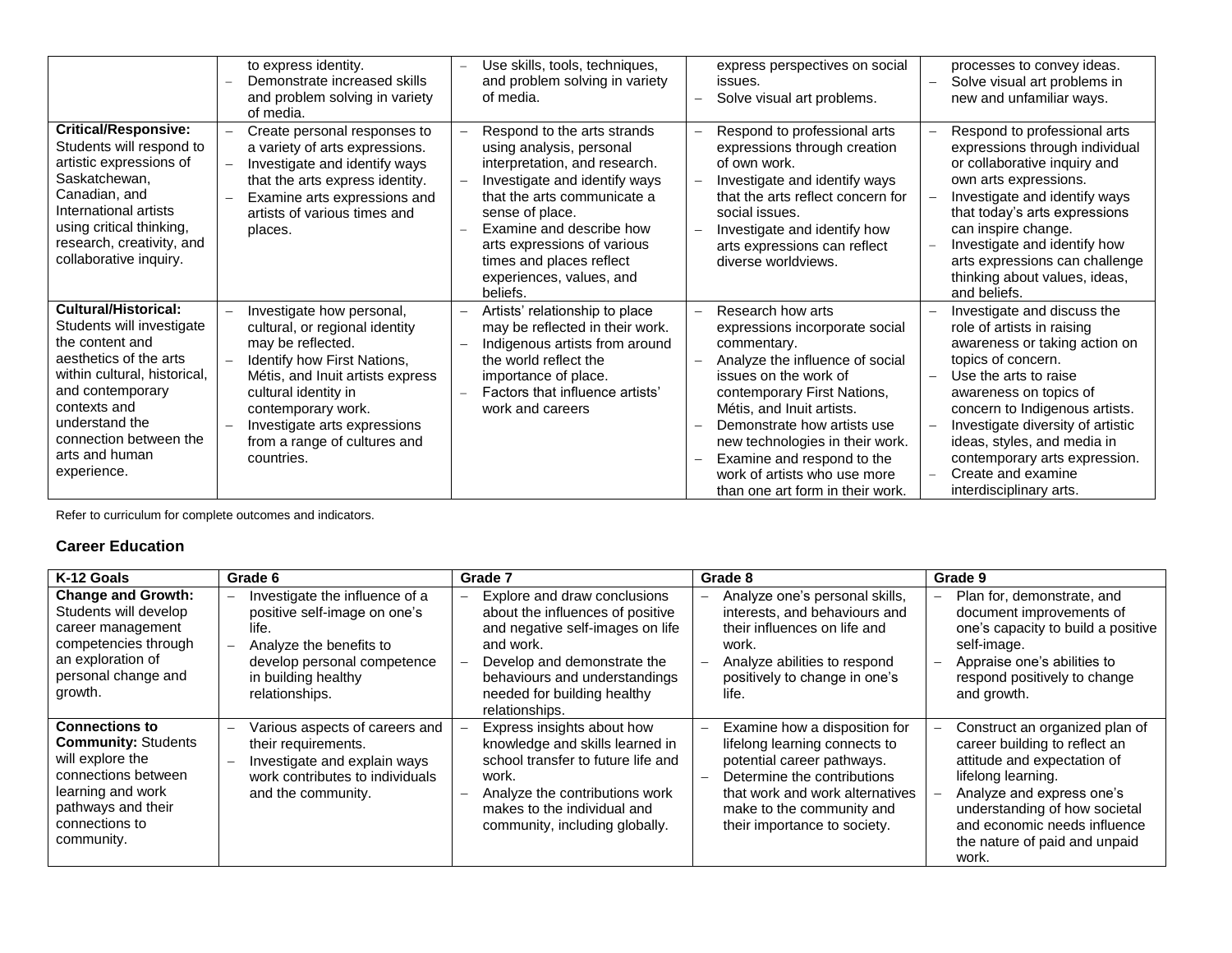| Life and Work Plan:<br>Students will engage in<br>inquiry to build a<br>personal life and work<br>plan. | Examine effective practices<br>such as responsible decision<br>making, cooperation, and<br>accepting diversity and their<br>continued importance in one's<br>career.<br>Investigate the interrelationship<br>of life roles. | Investigate and demonstrate the<br>personal qualities and abilities<br>needed to seek, obtain, or<br>create work.<br>Investigate non-traditional work<br>scenarios involving issues such<br>as stereotyping and<br>discrimination to assess the<br>impact on life and work. | Compare skills taxonomies<br>and examine how individual<br>skills may influence possible<br>future occupational choices.<br>Formulate a list of life roles<br>and examine possible changes<br>over a lifespan. | Assess one's abilities to seek.<br>obtain, and/or create work and<br>apply to life.<br>Use acquired knowledge to plan<br>for life and work based on one's<br>preferred future. |
|---------------------------------------------------------------------------------------------------------|-----------------------------------------------------------------------------------------------------------------------------------------------------------------------------------------------------------------------------|-----------------------------------------------------------------------------------------------------------------------------------------------------------------------------------------------------------------------------------------------------------------------------|----------------------------------------------------------------------------------------------------------------------------------------------------------------------------------------------------------------|--------------------------------------------------------------------------------------------------------------------------------------------------------------------------------|
|---------------------------------------------------------------------------------------------------------|-----------------------------------------------------------------------------------------------------------------------------------------------------------------------------------------------------------------------------|-----------------------------------------------------------------------------------------------------------------------------------------------------------------------------------------------------------------------------------------------------------------------------|----------------------------------------------------------------------------------------------------------------------------------------------------------------------------------------------------------------|--------------------------------------------------------------------------------------------------------------------------------------------------------------------------------|

### **English Language Arts**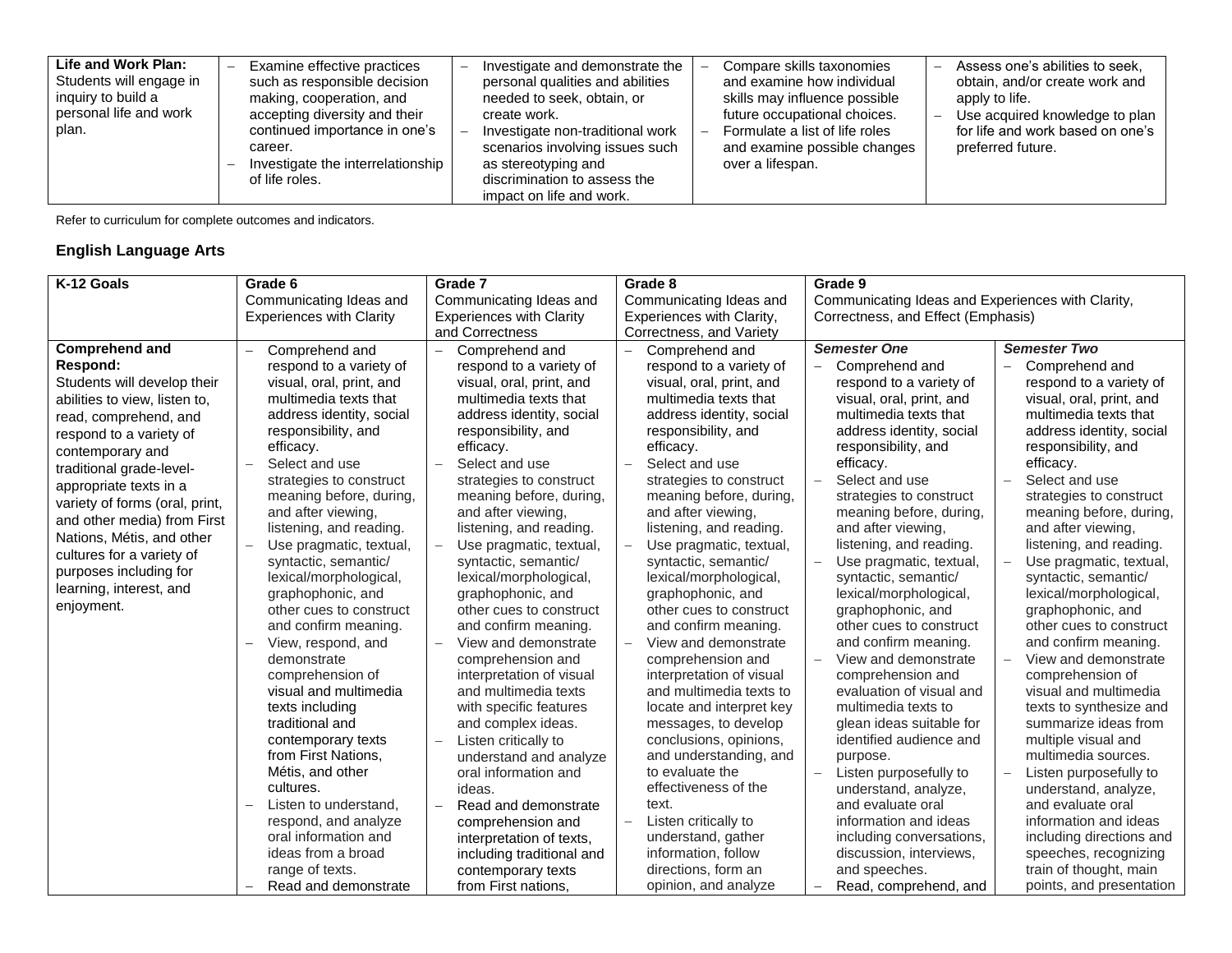|                                                                                                                                                                               | comprehension and<br>interpretation of texts,<br>including traditional and<br>contemporary texts<br>from First nations,<br>Métis, and other<br>cultures.<br>Demonstrate<br>comprehension of a<br>variety of information<br>texts with some<br>specialized language.<br>Read grade 6<br>appropriate texts to<br>increase fluency and<br>expression.                                                                                                                                                             | Métis, and other<br>cultures.<br>Demonstrate<br>comprehension of a<br>variety of specialized<br>information texts.<br>Read grade 7<br>appropriate texts to<br>increase fluency and<br>expression.                                                                                                                                                                                                                                                                                                                            | oral presentations.<br>Read and demonstrate<br>comprehension and<br>interpretation of texts,<br>including traditional and<br>contemporary texts<br>from First nations,<br>Métis, and other<br>cultures.<br>Demonstrate<br>$\overline{\phantom{0}}$<br>comprehension of a<br>variety of information<br>texts including<br>understanding the main<br>ideas and supporting<br>evidence, explaining<br>connections between<br>new ideas and<br>information and<br>previous thoughts, and<br>recognizing bias.<br>Read grade 8<br>appropriate texts to<br>increase fluency and<br>expression. | interpret texts, including<br>traditional and<br>contemporary texts<br>from First nations,<br>Métis, and other<br>cultures to develop<br>insightful interpretation<br>and response.<br>Comprehend a variety<br>of information texts<br>including expository<br>essays, historical<br>accounts, news articles,<br>and scientific writing.<br>Read grade 9<br>appropriate texts to<br>increase fluency and<br>expression.                                                                                                                                          | techniques.<br>Read, comprehend, and<br>interpret texts, including<br>traditional and<br>contemporary texts<br>from First nations,<br>Métis, and other<br>cultures to develop<br>insightful interpretation<br>and response.<br>Comprehend a variety<br>of information texts<br>including expository<br>essays, historical<br>accounts, news articles,<br>and scientific writing.<br>Read grade 9<br>appropriate texts to<br>increase fluency and<br>expression.                                                                             |
|-------------------------------------------------------------------------------------------------------------------------------------------------------------------------------|----------------------------------------------------------------------------------------------------------------------------------------------------------------------------------------------------------------------------------------------------------------------------------------------------------------------------------------------------------------------------------------------------------------------------------------------------------------------------------------------------------------|------------------------------------------------------------------------------------------------------------------------------------------------------------------------------------------------------------------------------------------------------------------------------------------------------------------------------------------------------------------------------------------------------------------------------------------------------------------------------------------------------------------------------|------------------------------------------------------------------------------------------------------------------------------------------------------------------------------------------------------------------------------------------------------------------------------------------------------------------------------------------------------------------------------------------------------------------------------------------------------------------------------------------------------------------------------------------------------------------------------------------|------------------------------------------------------------------------------------------------------------------------------------------------------------------------------------------------------------------------------------------------------------------------------------------------------------------------------------------------------------------------------------------------------------------------------------------------------------------------------------------------------------------------------------------------------------------|---------------------------------------------------------------------------------------------------------------------------------------------------------------------------------------------------------------------------------------------------------------------------------------------------------------------------------------------------------------------------------------------------------------------------------------------------------------------------------------------------------------------------------------------|
| <b>Compose and Create:</b><br>Students will develop their<br>abilities to speak, write, and                                                                                   | Create visual,<br>multimedia, oral, and<br>written texts to explore                                                                                                                                                                                                                                                                                                                                                                                                                                            | Create visual.<br>multimedia, oral, and<br>written texts to explore                                                                                                                                                                                                                                                                                                                                                                                                                                                          | Create visual, oral.<br>written, and multimedia<br>texts to explore identity,                                                                                                                                                                                                                                                                                                                                                                                                                                                                                                            | <b>Semester One</b><br>Create visual, oral,<br>written, and multimedia                                                                                                                                                                                                                                                                                                                                                                                                                                                                                           | <b>Semester Two</b><br>Create visual, oral,<br>written, and multimedia                                                                                                                                                                                                                                                                                                                                                                                                                                                                      |
| use other forms of<br>representation to explore<br>and present thoughts,<br>feelings, and experiences<br>in a variety of forms for a<br>variety of purposes and<br>audiences. | identity, social<br>responsibility, and<br>efficacy.<br>Select and use<br>strategies to<br>communicate meaning<br>before, during, and after<br>speaking, writing, and<br>other representing<br>activities.<br>Use pragmatic, textual,<br>syntactic, semantic/<br>lexical/morphological,<br>graphophonic, and<br>other cues to construct<br>and communicate<br>meaning.<br>Create and present<br>representations to<br>communicate ideas and<br>information.<br>Use oral language to<br>interact with others in | identity, social<br>responsibility, and<br>efficacy.<br>Create and present a<br>teacher-guided inquiry<br>report related to a stand<br>on a topic, theme, or<br>issue studied in English<br>language arts.<br>Select and use<br>strategies to<br>communicate meaning<br>before, during, and after<br>speaking, writing, and<br>other representing<br>activities.<br>Use pragmatic, textual,<br>syntactic, semantic/<br>lexical/morphological,<br>graphophonic, and<br>other cues to construct<br>and communicate<br>meaning. | social responsibility,<br>and efficacy.<br>Create and present a<br>group inquiry project<br>related to a stand on a<br>topic, theme, or issue<br>studied in English<br>language arts.<br>Select and use<br>strategies to<br>communicate meaning<br>before, during, and after<br>speaking, writing, and<br>other representing<br>activities.<br>Use pragmatic, textual,<br>syntactic, semantic/<br>lexical/morphological,<br>graphophonic, and<br>other cues to construct<br>and communicate<br>meaning.<br>Create and present                                                            | texts to explore identity,<br>social responsibility,<br>and efficacy.<br>Create and present an<br>individual inquiry project<br>related to a stand on a<br>topic, theme, or issue<br>studied in English<br>language arts.<br>Select and use<br>strategies to<br>communicate meaning<br>before, during, and after<br>speaking, writing, and<br>other representing<br>activities.<br>Use pragmatic, textual,<br>$\qquad \qquad -$<br>syntactic, semantic/<br>lexical/morphological,<br>graphophonic, and<br>other cues to construct<br>and communicate<br>meaning. | texts to explore identity,<br>social responsibility,<br>and efficacy.<br>Create and present an<br>individual inquiry project<br>related to a stand on a<br>topic, theme, or issue<br>studied in English<br>language arts.<br>Select and use<br>strategies to<br>communicate meaning<br>before, during, and after<br>speaking, writing, and<br>other representing<br>activities.<br>Use pragmatic, textual,<br>syntactic, semantic/<br>lexical/morphological,<br>graphophonic, and<br>other cues to construct<br>and communicate<br>meaning. |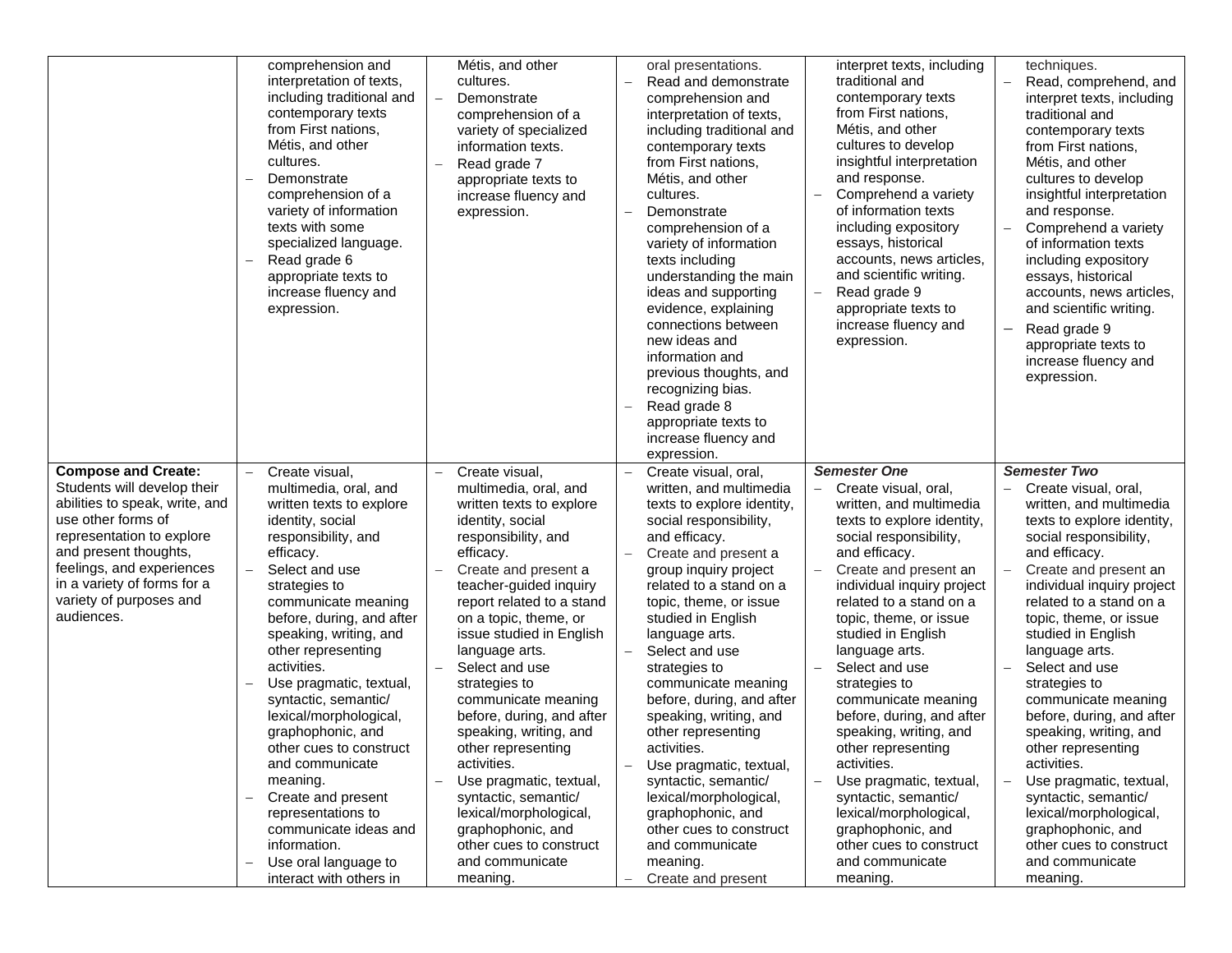|                                                                                                                                                                                                                                                                                         | pairs, and small and<br>large group situations.<br>Use oral language to<br>express information and<br>ideas in formal and<br>informal situations.<br>Write to describe a<br>$\overline{\phantom{0}}$<br>place; to narrate an<br>incident in a multi-<br>paragraph composition<br>and in a friendly letter;<br>to explain and inform in<br>multi-step directions<br>and a short report<br>explaining a problem<br>and providing a<br>solution; and, to<br>persuade to support a<br>viewpoint or stand.<br>Experiment with a<br>variety of text forms and<br>techniques.<br>Prepare a teacher-<br>guided inquiry report<br>related to a stand on a<br>topic, theme, or issue<br>studied in English<br>language arts. | Create and present<br>presentations including<br>visual and multimedia<br>presentations and<br>enhance<br>communication with<br>appropriate graphic<br>organizers, charts,<br>circle graphs, timelines,<br>maps, and sound<br>effects.<br>Use oral language to<br>interact with others in<br>pairs, and small and<br>large group situations.<br>Use oral language to<br>express information and<br>ideas in formal and<br>informal situations.<br>Write to describe a<br>person; to narrate an<br>imaginary incident or<br>story; to explain and<br>inform a news story, a<br>factual account, and a<br>business letter; to<br>persuade in a letter and<br>in interpretation of a<br>text.<br>Experiment with a<br>variety of text forms. | visual and multimedia<br>presentations with<br>adequate detail, clarity,<br>and organization to<br>explain, to persuade,<br>and to entertain.<br>Use oral language to<br>interact in a variety of<br>situations including one-<br>to-one, small group and<br>large group<br>discussions.<br>Use oral language to<br>express information and<br>ideas of complexity in<br>formal and informal<br>situations.<br>Write to describe a<br>$\equiv$<br>landscape scene; to<br>narrate a personal story<br>or anecdote and a<br>historical narrative; to<br>explain and inform in a<br>presentation of findings,<br>a biography, a<br>documented research<br>report, and a résumé<br>and covering letter; and<br>to persuade in a mini-<br>debate and a review.<br>Experiment with a<br>$\equiv$<br>variety of text forms and<br>techniques | Create and present<br>Create and present<br>$\overline{\phantom{0}}$<br>$\overline{\phantom{0}}$<br>visual and multimedia<br>visual and multimedia<br>presentations including<br>presentations to best<br>addressing various<br>represent message for<br>an intended audience<br>audiences for one<br>and purpose.<br>purpose.<br>Use oral language to<br>$\equiv$<br>Use oral language to<br>interact in a variety of<br>interact in a variety of<br>situations including one-<br>situations including one-<br>to-one, small group and<br>to-one, small group and<br>large group<br>large group<br>discussions.<br>discussions.<br>Use oral language<br>Use oral language<br>intentionally to express<br>intentionally to express<br>information and ideas in<br>information and ideas in<br>formal and informal<br>formal and informal<br>situations.<br>situations.<br>$\qquad \qquad -$<br>Write to describe, to<br>Write to describe, to<br>$\equiv$<br>narrate, to explain and<br>narrate, to explain and<br>inform, and to<br>inform, and to<br>persuade.<br>persuade.<br>Experiment with a<br>Experiment with a<br>variety of text forms and<br>variety of text forms and<br>techniques.<br>techniques. |
|-----------------------------------------------------------------------------------------------------------------------------------------------------------------------------------------------------------------------------------------------------------------------------------------|--------------------------------------------------------------------------------------------------------------------------------------------------------------------------------------------------------------------------------------------------------------------------------------------------------------------------------------------------------------------------------------------------------------------------------------------------------------------------------------------------------------------------------------------------------------------------------------------------------------------------------------------------------------------------------------------------------------------|-------------------------------------------------------------------------------------------------------------------------------------------------------------------------------------------------------------------------------------------------------------------------------------------------------------------------------------------------------------------------------------------------------------------------------------------------------------------------------------------------------------------------------------------------------------------------------------------------------------------------------------------------------------------------------------------------------------------------------------------|---------------------------------------------------------------------------------------------------------------------------------------------------------------------------------------------------------------------------------------------------------------------------------------------------------------------------------------------------------------------------------------------------------------------------------------------------------------------------------------------------------------------------------------------------------------------------------------------------------------------------------------------------------------------------------------------------------------------------------------------------------------------------------------------------------------------------------------|-----------------------------------------------------------------------------------------------------------------------------------------------------------------------------------------------------------------------------------------------------------------------------------------------------------------------------------------------------------------------------------------------------------------------------------------------------------------------------------------------------------------------------------------------------------------------------------------------------------------------------------------------------------------------------------------------------------------------------------------------------------------------------------------------------------------------------------------------------------------------------------------------------------------------------------------------------------------------------------------------------------------------------------------------------------------------------------------------------------------------------------------------------------------------------------------------------------------|
| <b>Assess and Reflect:</b><br>Students will develop their<br>abilities to assess and<br>reflect on their own<br>language skills; discuss the<br>skills of effective viewers.<br>listeners, readers,<br>representers, speakers,<br>and writers; and set goals<br>for future improvement. | Consider which viewing,<br>$\equiv$<br>listening, reading,<br>representing, speaking,<br>and writing strategies<br>work best for each task<br>and situation.<br>Appraise own viewing,<br>listening, reading,<br>representing, speaking,<br>and writing skills and<br>strategies, and set<br>goals for improvement.<br>Appraise own and<br>others' work for clarity.                                                                                                                                                                                                                                                                                                                                                | Set and achieve short-<br>term and long-term<br>goals to improve<br>viewing, listening,<br>reading, representing,<br>speaking, and writing<br>strategies.<br>Appraise own and<br>others' work for clarity<br>and correctness.                                                                                                                                                                                                                                                                                                                                                                                                                                                                                                             | Use information<br>$\equiv$<br>gathered in self-<br>assessment and<br>teacher's assessment<br>to develop and work on<br>goals for improving<br>viewing, listening,<br>reading, representing,<br>speaking, and writing.<br>Appraise own and<br>$\equiv$<br>others' work for clarity,<br>correctness, and<br>variety.                                                                                                                                                                                                                                                                                                                                                                                                                                                                                                                   | <b>Semester One and Two</b><br>Assess personal strengths and needs as a viewer,<br>listener, reader, representer, speaker, and writer and<br>contributions to the community of learners, and<br>develop goals based on assessment and work toward<br>them.<br>Assess own and others' work for clarity, correctness,<br>and impact.                                                                                                                                                                                                                                                                                                                                                                                                                                                                                                                                                                                                                                                                                                                                                                                                                                                                              |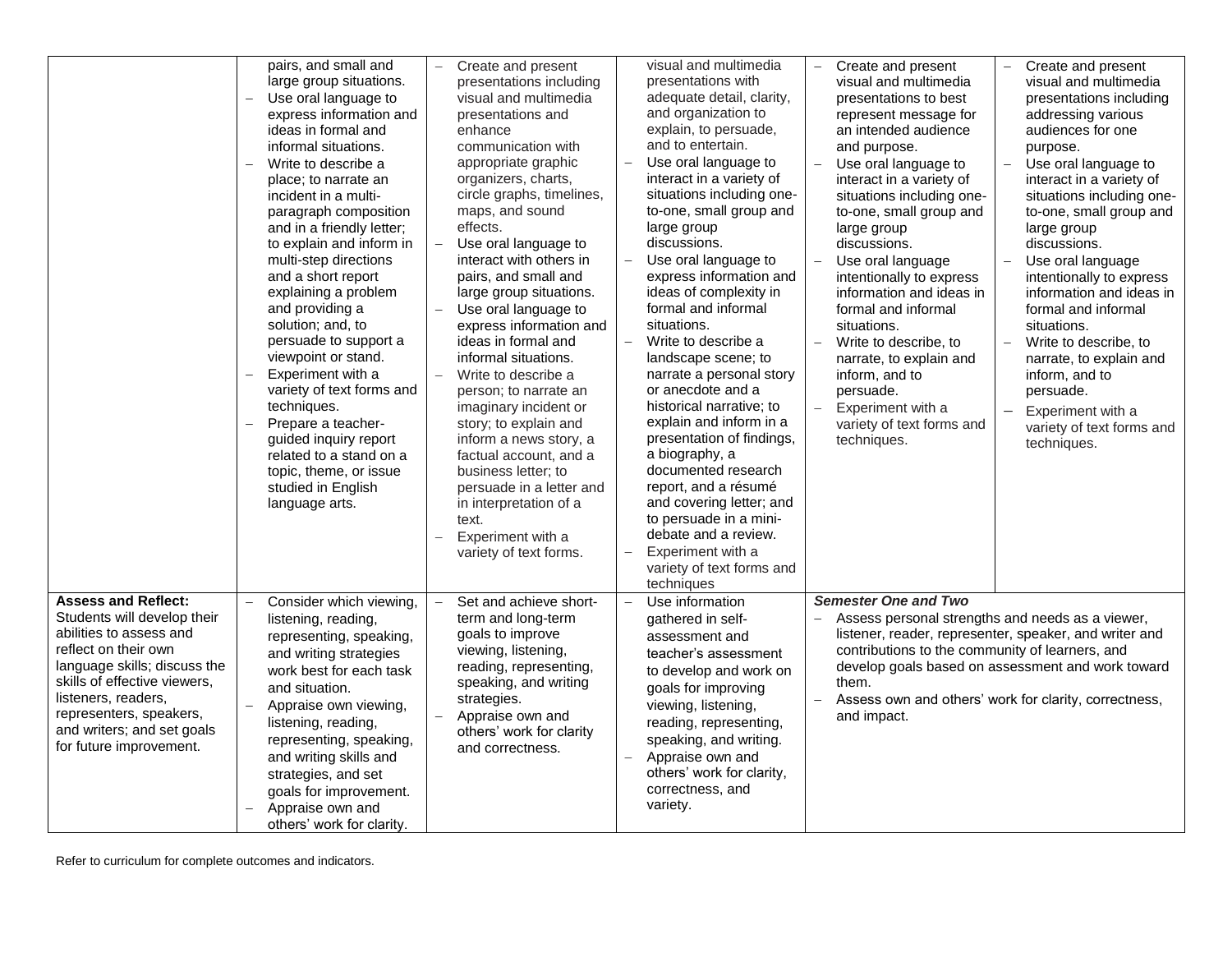# **Health Education**

| K-12 Goals                                                                                                 | Grade 6                                                                                                                                                                                                                                                                                                                                                                                                                                                                                                                                                                                                                                                                                                                                                                                                                                                                                                                                                        | Grade 7                                                                                                                                                                                                                                                                                                                                                                                                                                                                                                                                                                                                                                                                                                                                                                                                                                                                                                                         | Grade 8                                                                                                                                                                                                                                                                                                                                                                                                                                                                                                                                                                                                                                                                                                                                                                                                                                                                                              | Grade 9                                                                                                                                                                                                                                                                                                                                                                                                                                                                                                                                                                                                                                                                                                                                                                                                                                                                                                                                                                                                                                                                                                                                        |
|------------------------------------------------------------------------------------------------------------|----------------------------------------------------------------------------------------------------------------------------------------------------------------------------------------------------------------------------------------------------------------------------------------------------------------------------------------------------------------------------------------------------------------------------------------------------------------------------------------------------------------------------------------------------------------------------------------------------------------------------------------------------------------------------------------------------------------------------------------------------------------------------------------------------------------------------------------------------------------------------------------------------------------------------------------------------------------|---------------------------------------------------------------------------------------------------------------------------------------------------------------------------------------------------------------------------------------------------------------------------------------------------------------------------------------------------------------------------------------------------------------------------------------------------------------------------------------------------------------------------------------------------------------------------------------------------------------------------------------------------------------------------------------------------------------------------------------------------------------------------------------------------------------------------------------------------------------------------------------------------------------------------------|------------------------------------------------------------------------------------------------------------------------------------------------------------------------------------------------------------------------------------------------------------------------------------------------------------------------------------------------------------------------------------------------------------------------------------------------------------------------------------------------------------------------------------------------------------------------------------------------------------------------------------------------------------------------------------------------------------------------------------------------------------------------------------------------------------------------------------------------------------------------------------------------------|------------------------------------------------------------------------------------------------------------------------------------------------------------------------------------------------------------------------------------------------------------------------------------------------------------------------------------------------------------------------------------------------------------------------------------------------------------------------------------------------------------------------------------------------------------------------------------------------------------------------------------------------------------------------------------------------------------------------------------------------------------------------------------------------------------------------------------------------------------------------------------------------------------------------------------------------------------------------------------------------------------------------------------------------------------------------------------------------------------------------------------------------|
|                                                                                                            | Affirm Personal Standards                                                                                                                                                                                                                                                                                                                                                                                                                                                                                                                                                                                                                                                                                                                                                                                                                                                                                                                                      | <b>Commit Self</b>                                                                                                                                                                                                                                                                                                                                                                                                                                                                                                                                                                                                                                                                                                                                                                                                                                                                                                              | <b>Support Others</b>                                                                                                                                                                                                                                                                                                                                                                                                                                                                                                                                                                                                                                                                                                                                                                                                                                                                                | <b>Promote Health</b>                                                                                                                                                                                                                                                                                                                                                                                                                                                                                                                                                                                                                                                                                                                                                                                                                                                                                                                                                                                                                                                                                                                          |
| Develop the<br>understanding, skills,<br>and confidences<br>necessary to take action<br>to improve health. | Analyze the facts that influence<br>the development of personal<br>standards and identity, and the<br>impact on healthy decision<br>making.<br>Appraise the importance of<br>establishing/maintaining<br>healthy relationships with<br>people from diverse<br>backgrounds.<br>Demonstrate an understanding<br>of how non-curable infections<br>are transmitted and how these<br>infections influence health.<br>Assess and demonstrate<br>strategies to identify and make<br>healthy decisions in stressful<br>situations.<br>Analyze the influences on<br>perceptions of and personal<br>standards related to body<br>image, and the resulting<br>impact.<br>Demonstrate the knowledge,<br>skills, and personal standards<br>necessary for establishing and<br>supporting safe practices and<br>environments.<br>Assess how health promotions<br>and advertising influence<br>personal standards and<br>behaviours and why certain<br>consumers are targeted. | Establish and use strategies to<br>commit to and act upon<br>personal standards for aspects<br>of daily living over which an<br>individual has control.<br>Examine and use blood-borne<br>pathogen information/education<br>to commit to behaviours that do<br>not put one at risk<br>Commit to personal safety<br>practices while acquiring basic<br>first aid knowledge and skills.<br>Demonstrate an understanding<br>of the importance of nurturing<br>harmony in relationships, and<br>applying strategies to<br>re/establish harmony when<br>conflict arises.<br>Evaluate personal food choices<br>and needs by applying<br>nutritional knowledge.<br>Demonstrate interpersonal<br>skills, including assertiveness<br>skills, for managing peer<br>pressure.<br>Investigate and express an<br>understanding of possible<br>discrepancies in morals that<br>may determine and/or affect<br>one's commitment to well-being. | Analyze and establish<br>strategies to assist others to<br>increase health-enhancing<br>behaviours.<br>Analyze how personal<br>$\equiv$<br>prejudices/ biases, and habits<br>of mind shape assumptions.<br>Investigate and analyze the<br>impact of in/formal supports<br>and services available to those<br>infected with/affected by non-<br>curable infections/diseases.<br>Demonstrate an understanding<br>of the Impact of violence on<br>the well-being and the<br>supports needed for self,<br>family, and community.<br>Assess how body-image<br>satisfaction/ dissatisfaction and<br>over-reliance on appearance<br>as a source of identity and self-<br>esteem affect quality of life.<br>Examine and assess<br>sustainability as it relates to<br>well-being from many<br>perspectives.<br>Assess the social, cultural, and<br>environmental influences and<br>supports on sexual health. | Develop informed conclusions<br>$\qquad \qquad -$<br>about leadership skills and<br>health promotion in healthy<br>decision making.<br>Analyze how the well-being of<br>self, family, community, and the<br>environment is enhanced by a<br>comprehensive, community<br>approaches to safety.<br>Interpret, critique, and question<br>the stigma associated with<br>individuals, families, and<br>communities living with/affected<br>by non-curable infections/<br>diseases, and those who<br>advocate for them.<br>Analyze the norms and<br>expectations associated with<br>romantic relationships.<br>Evaluate healthy food policies<br>and plan to develop, revise,<br>and/or implement a healthy food<br>policy in the community.<br>Analyze the health, economic,<br>and social supports and<br>challenges of addictions.<br>Analyze tragic death and<br>suicide as distressing<br>community issues that require<br>support systems.<br>Assess ways to facilitate healthy<br>living for people with chronic<br>illness.<br>Develop and demonstrate<br>personal insight, motivation, and<br>skills necessary to promote<br>sexual health. |
| Make informed<br>decisions based on<br>health-related<br>knowledge.                                        | Assess the role of personal<br>$\equiv$<br>standards in decision making<br>related to topics addressed in<br>Goal #1 above.<br>Examine health opportunities<br>and challenges to establish<br>goal statements related to<br>topics addressed in Goal #1<br>above.                                                                                                                                                                                                                                                                                                                                                                                                                                                                                                                                                                                                                                                                                              | Examine and demonstrate<br>$\equiv$<br>personal commitment in making<br>healthy decisions related to<br>topics addressed in Goal #1<br>above.<br>Examine health opportunities<br>and challenges to establish<br>personal commitment goal<br>statements related to Goal #1<br>above.                                                                                                                                                                                                                                                                                                                                                                                                                                                                                                                                                                                                                                             | Appraise the role of "support"<br>in making healthy decisions<br>related to topics addressed in<br>Goal #1 above.<br>Analyze opportunities and<br>challenges to establishing<br>goals that support others<br>related to topics addressed in<br>Goal #1 above.                                                                                                                                                                                                                                                                                                                                                                                                                                                                                                                                                                                                                                        | Assess the role of health<br>$\equiv$<br>promotion in setting goals and<br>making healthy decisions<br>related to topics addressed in<br>Goal #1 above.<br>Analyze opportunities and<br>challenges to establishing<br>personal goals that promote<br>health related to topics<br>addressed in Goal #1 above.                                                                                                                                                                                                                                                                                                                                                                                                                                                                                                                                                                                                                                                                                                                                                                                                                                   |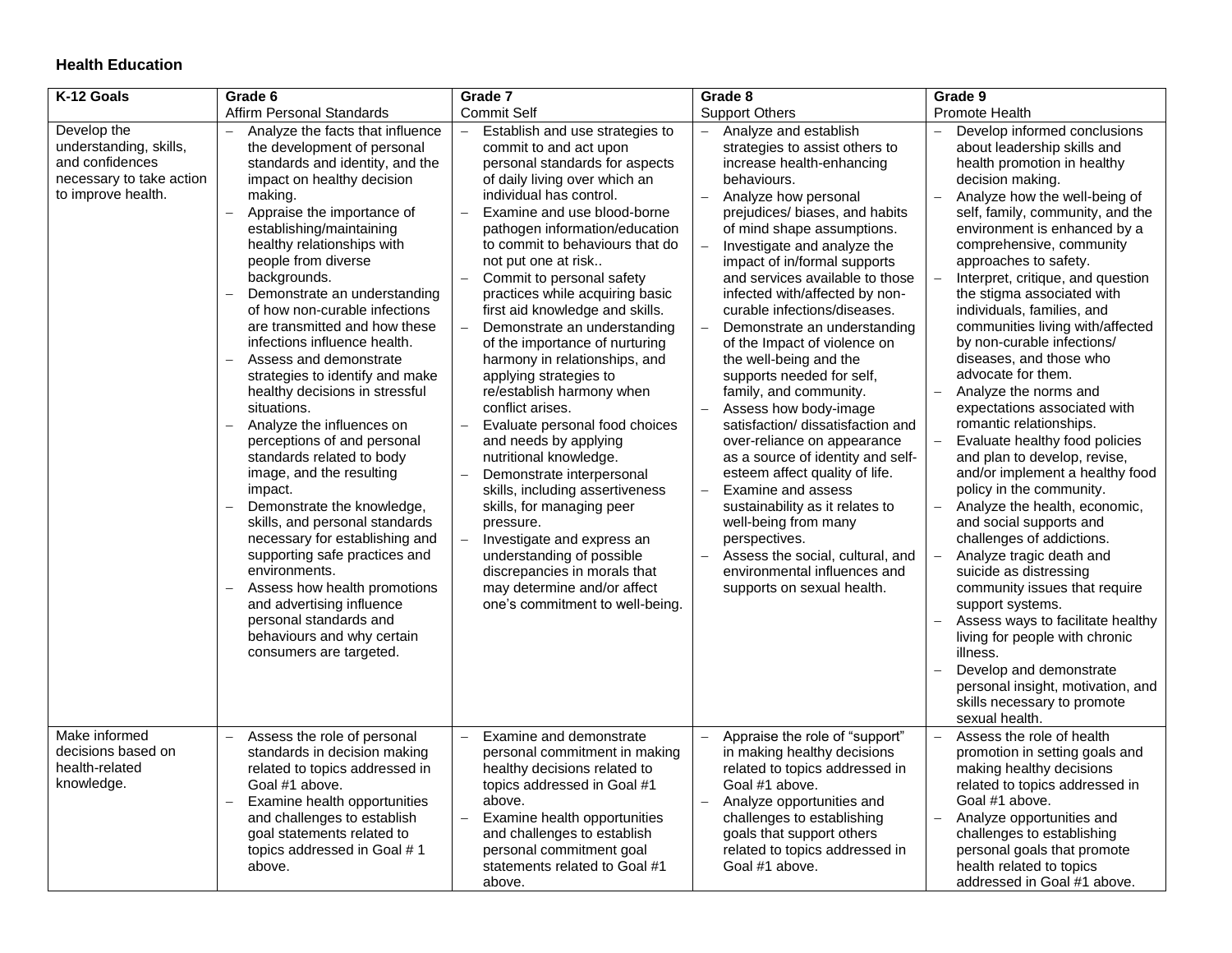| Apply decisions that will<br>improve personal health<br>and/or the health of<br>others. | Design and implement two six-<br>day action plans that affirm<br>personal standards to make<br>healthy decisions related to<br>topics addressed in Goal #1<br>above. | Design, implement, and<br>evaluate three six-day action<br>plans that require planning for<br>personal commitment to<br>responsible health action<br>related to topics addressed in | Design, implement, and<br>evaluate three seven-day<br>action plans that require<br>students to establish multiple<br>supports for responsible health<br>action related to topics | Design, implement, and<br>evaluate three eight-day action<br>plans that demonstrate<br>responsible health promotion<br>related to topics addressed in<br>Goal #1 above. |
|-----------------------------------------------------------------------------------------|----------------------------------------------------------------------------------------------------------------------------------------------------------------------|-------------------------------------------------------------------------------------------------------------------------------------------------------------------------------------|----------------------------------------------------------------------------------------------------------------------------------------------------------------------------------|-------------------------------------------------------------------------------------------------------------------------------------------------------------------------|
|                                                                                         |                                                                                                                                                                      | Goal #1 above.                                                                                                                                                                      | addressed in Goal #1 above.                                                                                                                                                      |                                                                                                                                                                         |

#### **Mathematics**

| K-12 Goals: logical     | Grade 6                                                                                                                                                                                                                                                                                                                                                                                                                                                                                                                                                                                                                                                                                                                                                                                                                                             | Grade 7                                                                                                                                                                                                                                                                                                                                                                                                                                                                                                                                                                                                                                                                                                                                                                                                                                                 | Grade 8                                                                                                                                                                                                                                                                                                                                                                                                                                                             | Grade 9                                                                                                                                                                                                                                                                              |
|-------------------------|-----------------------------------------------------------------------------------------------------------------------------------------------------------------------------------------------------------------------------------------------------------------------------------------------------------------------------------------------------------------------------------------------------------------------------------------------------------------------------------------------------------------------------------------------------------------------------------------------------------------------------------------------------------------------------------------------------------------------------------------------------------------------------------------------------------------------------------------------------|---------------------------------------------------------------------------------------------------------------------------------------------------------------------------------------------------------------------------------------------------------------------------------------------------------------------------------------------------------------------------------------------------------------------------------------------------------------------------------------------------------------------------------------------------------------------------------------------------------------------------------------------------------------------------------------------------------------------------------------------------------------------------------------------------------------------------------------------------------|---------------------------------------------------------------------------------------------------------------------------------------------------------------------------------------------------------------------------------------------------------------------------------------------------------------------------------------------------------------------------------------------------------------------------------------------------------------------|--------------------------------------------------------------------------------------------------------------------------------------------------------------------------------------------------------------------------------------------------------------------------------------|
| thinking, number sense, |                                                                                                                                                                                                                                                                                                                                                                                                                                                                                                                                                                                                                                                                                                                                                                                                                                                     |                                                                                                                                                                                                                                                                                                                                                                                                                                                                                                                                                                                                                                                                                                                                                                                                                                                         |                                                                                                                                                                                                                                                                                                                                                                                                                                                                     |                                                                                                                                                                                                                                                                                      |
| spatial sense, and      |                                                                                                                                                                                                                                                                                                                                                                                                                                                                                                                                                                                                                                                                                                                                                                                                                                                     |                                                                                                                                                                                                                                                                                                                                                                                                                                                                                                                                                                                                                                                                                                                                                                                                                                                         |                                                                                                                                                                                                                                                                                                                                                                                                                                                                     |                                                                                                                                                                                                                                                                                      |
| mathematics as a        |                                                                                                                                                                                                                                                                                                                                                                                                                                                                                                                                                                                                                                                                                                                                                                                                                                                     |                                                                                                                                                                                                                                                                                                                                                                                                                                                                                                                                                                                                                                                                                                                                                                                                                                                         |                                                                                                                                                                                                                                                                                                                                                                                                                                                                     |                                                                                                                                                                                                                                                                                      |
| human endeavour.        |                                                                                                                                                                                                                                                                                                                                                                                                                                                                                                                                                                                                                                                                                                                                                                                                                                                     |                                                                                                                                                                                                                                                                                                                                                                                                                                                                                                                                                                                                                                                                                                                                                                                                                                                         |                                                                                                                                                                                                                                                                                                                                                                                                                                                                     |                                                                                                                                                                                                                                                                                      |
| <b>Number Strand</b>    | Demonstrate understanding of<br>place value for numbers greater<br>than 1 million and less than one<br>thousandth.<br>Demonstrate understanding of<br>factors and multiples of<br>numbers less than 100, relating<br>factors and multiples to<br>multiplication and division, and<br>determining and relating to<br>prime and composite numbers.<br>Demonstrate understanding of<br>the order of operations on whole<br>numbers.<br>Extend understanding of<br>multiplication and division to<br>decimals.<br>Demonstrate understanding of<br>percent.<br>Demonstrate understanding of<br>Integers.<br>Extend understanding of<br>fractions to improper fractions<br>and to mixed numbers.<br>Demonstrate an understanding<br>of ratio.<br>Research and present how First<br>Nations and Métis peoples<br>envision, represent, and use<br>quantity. | Demonstrate an understanding<br>of division through the<br>development and application of<br>divisibility strategies for 2, 3, 4, 5,<br>6, 8, 9, and 10, and involving<br>zero.<br>Expand and demonstrate an<br>understanding of addition,<br>subtraction, multiplication, and<br>division of decimals to greater<br>numbers of places, and the order<br>of operations.<br>Demonstrate an understanding<br>of the relationships between<br>positive decimals, positive<br>fractions, and whole numbers.<br>Expand and demonstrate an<br>understanding of percent<br>including fractional percents<br>between 1% and 100%.<br>Demonstrate an understanding<br>of adding and subtracting<br>positive fractions and mixed<br>numbers, with like and unlike<br>denominators.<br>Demonstrate an understanding<br>of addition and subtraction of<br>integers. | Demonstrate an understanding<br>of square and principle square<br>root of whole numbers.<br>Expand and demonstrate an<br>understanding of percents<br>greater than or equal to 0%.<br>Demonstrate an understanding<br>of rates, ratios, and proportional<br>reasoning.<br>Demonstrate an understanding<br>of multiplying and dividing<br>positive fractions and mixed<br>numbers.<br>Demonstrate an understanding<br>of multiplication and division of<br>integers. | Demonstrate an understanding<br>of powers with integral bases<br>(excluding base 0) and whole<br>number exponents.<br>Demonstrate an understanding<br>of rational numbers.<br>Extend understanding of<br>square roots to include the<br>square root of positive rational<br>numbers. |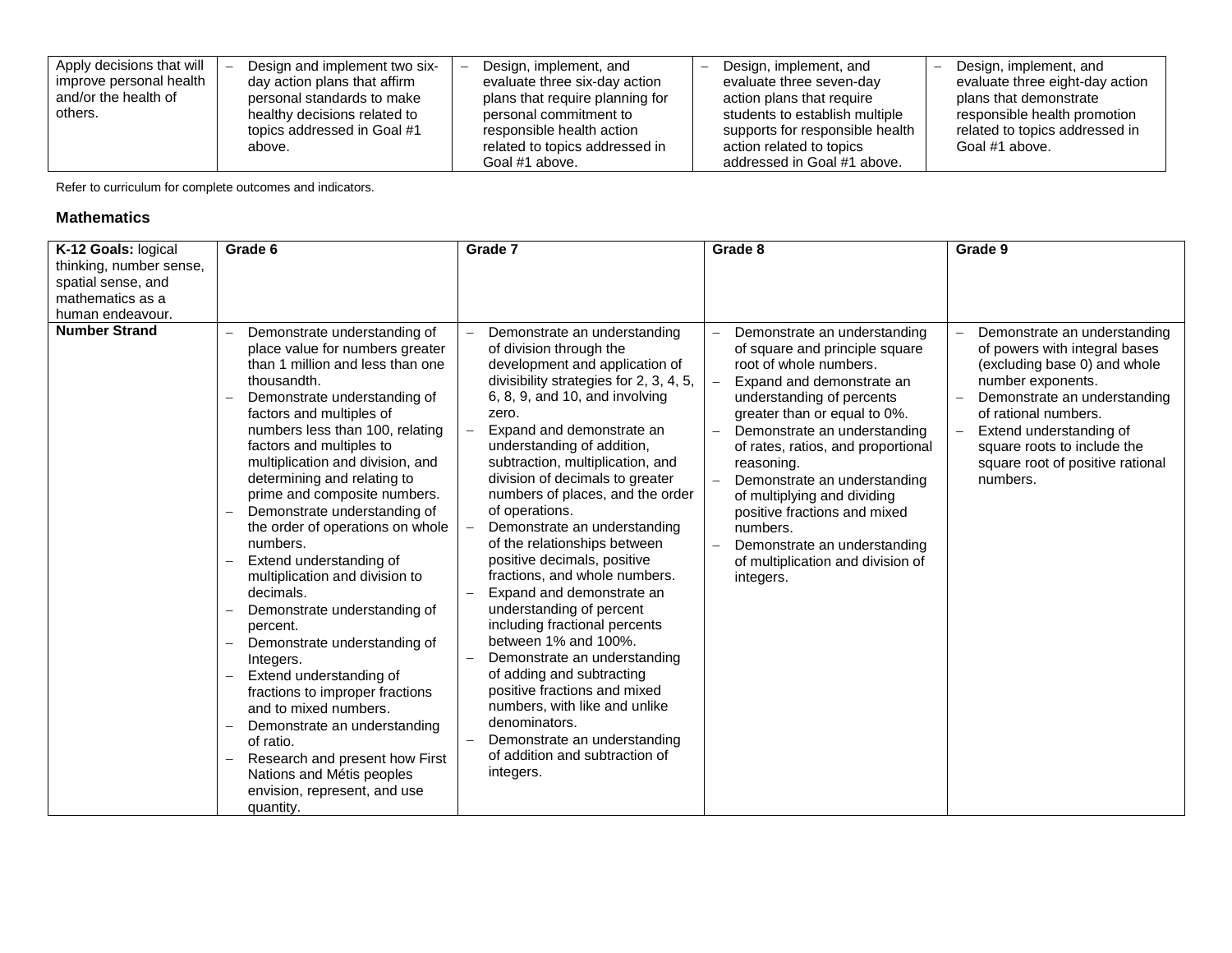| <b>Patterns and Relations</b><br><b>Strand</b>     | Extend understanding of<br>patterns and relationships in<br>tables of values and graphs.<br>Extend understanding of<br>preservation of equality.<br>Extend understanding of<br>patterns and relationships using<br>expressions and equations<br>involving variables.                                                                                                                                                                                                                                          | Demonstrate an understanding<br>of the relationships between oral<br>and written patterns, graphs, and<br>linear relations.<br>Demonstrate an understanding<br>of equations and expressions.<br>Demonstrate an understanding<br>of one-and two-step linear<br>equations.<br>Demonstrate an understanding<br>of linear equations by modeling<br>problems as a linear equation<br>and solving the problems.                                                                                                                      | Demonstrate an understanding<br>of linear relations.<br>Model and solve problems using<br>$\equiv$<br>linear equations.                                                                                                                                                                                             | Demonstrate an understanding<br>of linear relations.<br>Model and solve situational<br>$-$<br>problems using linear equations<br>Demonstrate an understanding<br>of single variable linear<br>inequalities with rational<br>coefficients.<br>Demonstrate an understanding<br>of polynomials.                                                                                                       |
|----------------------------------------------------|---------------------------------------------------------------------------------------------------------------------------------------------------------------------------------------------------------------------------------------------------------------------------------------------------------------------------------------------------------------------------------------------------------------------------------------------------------------------------------------------------------------|--------------------------------------------------------------------------------------------------------------------------------------------------------------------------------------------------------------------------------------------------------------------------------------------------------------------------------------------------------------------------------------------------------------------------------------------------------------------------------------------------------------------------------|---------------------------------------------------------------------------------------------------------------------------------------------------------------------------------------------------------------------------------------------------------------------------------------------------------------------|----------------------------------------------------------------------------------------------------------------------------------------------------------------------------------------------------------------------------------------------------------------------------------------------------------------------------------------------------------------------------------------------------|
| <b>Shape and Space</b><br><b>Strand</b>            | Demonstrate an understanding<br>$\equiv$<br>of angles.<br>Extend and apply understanding<br>of perimeter of polygons, area<br>of rectangles, and volume of<br>right rectangular prisms.<br>Demonstrate an understanding<br>of regular and irregular<br>polygons.<br>Demonstrate an understanding<br>of the first quadrant of the<br>Cartesian plane and ordered<br>pairs with whole number<br>coordinates.<br>Demonstrate an understanding<br>of single and combinations of<br>transformations of 2-D shapes. | Demonstrate an understanding<br>of circles including circumference<br>and central angles.<br>Develop and apply formulas for<br>determining the area of triangles,<br>parallelograms, and circles.<br>Demonstrate an understanding<br>of 2-D relationships involving<br>lines and angles.<br>Demonstrate an understanding<br>of Cartesian plane and ordered<br>pairs with integral coordinates.<br>Expand and demonstrate an<br>understanding of transformations<br>2-D shapes in all four quadrants<br>of the Cartesian plane. | Demonstrate an understanding<br>of the Pythagorean Theorem.<br>Demonstrate an understanding<br>of the surface area of 3-D<br>objects limited to right prisms<br>and cylinders.<br>Demonstrate an understanding<br>of volume limited to prisms and<br>cylinders.<br>Demonstrate an understanding<br>of tessellation. | Demonstrate an understanding<br>of circle properties.<br>Extend understanding of area<br>to surface area of right<br>rectangular prisms, right<br>cylinders, right triangular<br>prisms, and composite 3-D<br>objects.<br>Demonstrate an understanding<br>of similarity of 2-D objects.<br>Demonstrate an understanding<br>of line and rotation symmetry.                                          |
| <b>Statistics and</b><br><b>Probability Strand</b> | Extend understanding of data<br>analysis.<br>Demonstrate an understanding<br>of probability.                                                                                                                                                                                                                                                                                                                                                                                                                  | Demonstrate an understanding<br>of the measures of central<br>tendency and range for sets of<br>data.<br>Demonstrate an understanding<br>of circle graphs.<br>Demonstrate an understanding<br>of the theoretical and<br>experimental probabilities for two<br>independent events where the<br>combined sample space has 36<br>or fewer elements.                                                                                                                                                                               | Analyze the modes of displaying<br>data and the reasonableness of<br>conclusions.<br>Demonstrate an understanding<br>of the probability of independent<br>events.                                                                                                                                                   | Demonstrate an understanding<br>of various factors affecting data<br>collection.<br>Demonstrate an understanding<br>$\equiv$<br>of collection, display, and<br>analysis of data.<br>Demonstrate an understanding<br>of the role of probability in<br>society<br>Research and present how<br>First Nations and Métis peoples<br>envision, represent, and make<br>use of probability and statistics. |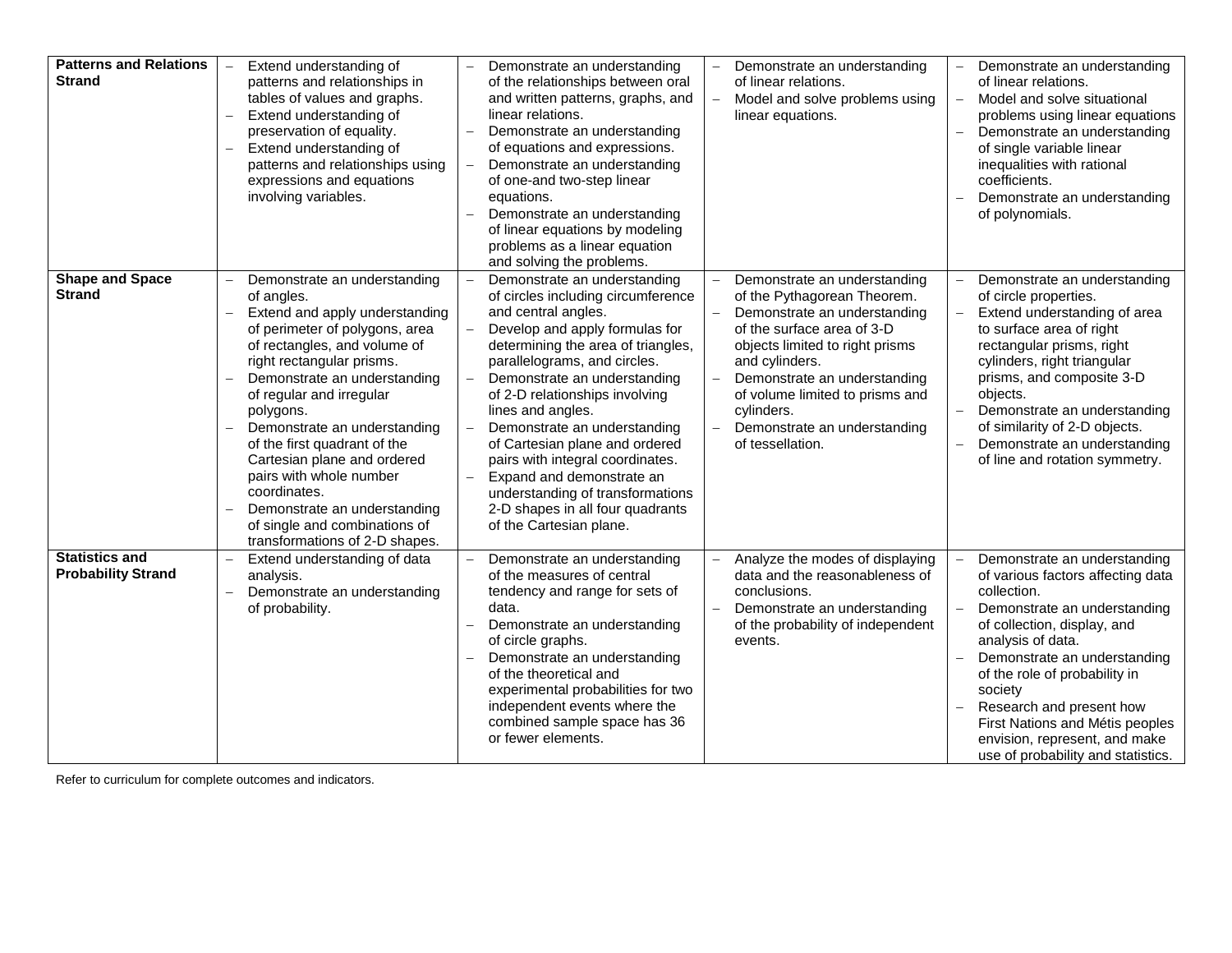# **Physical Education**

| K-12 Goals                                                                                                                                                                                                                                                                                                                                                                                                              | Grade 6                                                                                                                                                                                                                                                                                                                                                                                                                                                                                                                                                                                                                                                                                                                                                                                                                                    | Grade 7                                                                                                                                                                                                                                                                                                                                                                                                                                                                                                                                                                                                                                                                                                                                                                                                                                                 | Grade 8                                                                                                                                                                                                                                                                                                                                                                                                                                                                                                                                                                                                                                                                                                                                                                                                                                                              | Grade 9                                                                                                                                                                                                                                                                                                                                                                                                                                                                                                                                                                                                                                                                                                                                                                                                                                                                                |
|-------------------------------------------------------------------------------------------------------------------------------------------------------------------------------------------------------------------------------------------------------------------------------------------------------------------------------------------------------------------------------------------------------------------------|--------------------------------------------------------------------------------------------------------------------------------------------------------------------------------------------------------------------------------------------------------------------------------------------------------------------------------------------------------------------------------------------------------------------------------------------------------------------------------------------------------------------------------------------------------------------------------------------------------------------------------------------------------------------------------------------------------------------------------------------------------------------------------------------------------------------------------------------|---------------------------------------------------------------------------------------------------------------------------------------------------------------------------------------------------------------------------------------------------------------------------------------------------------------------------------------------------------------------------------------------------------------------------------------------------------------------------------------------------------------------------------------------------------------------------------------------------------------------------------------------------------------------------------------------------------------------------------------------------------------------------------------------------------------------------------------------------------|----------------------------------------------------------------------------------------------------------------------------------------------------------------------------------------------------------------------------------------------------------------------------------------------------------------------------------------------------------------------------------------------------------------------------------------------------------------------------------------------------------------------------------------------------------------------------------------------------------------------------------------------------------------------------------------------------------------------------------------------------------------------------------------------------------------------------------------------------------------------|----------------------------------------------------------------------------------------------------------------------------------------------------------------------------------------------------------------------------------------------------------------------------------------------------------------------------------------------------------------------------------------------------------------------------------------------------------------------------------------------------------------------------------------------------------------------------------------------------------------------------------------------------------------------------------------------------------------------------------------------------------------------------------------------------------------------------------------------------------------------------------------|
|                                                                                                                                                                                                                                                                                                                                                                                                                         |                                                                                                                                                                                                                                                                                                                                                                                                                                                                                                                                                                                                                                                                                                                                                                                                                                            |                                                                                                                                                                                                                                                                                                                                                                                                                                                                                                                                                                                                                                                                                                                                                                                                                                                         |                                                                                                                                                                                                                                                                                                                                                                                                                                                                                                                                                                                                                                                                                                                                                                                                                                                                      |                                                                                                                                                                                                                                                                                                                                                                                                                                                                                                                                                                                                                                                                                                                                                                                                                                                                                        |
| <b>Active Living: Enjoy</b><br>and engage in healthy<br>levels of participation in<br>movement activities to<br>support lifelong active<br>living in the context of<br>self, family, and<br>community.<br><b>Skillful Movement:</b><br>Enhance quality of<br>movement by<br>understanding,<br>developing, and<br>transferring movement<br>concepts, skills, tactics,<br>and strategies to a wide<br>variety of movement | Create and implement a<br>$\equiv$<br>personal health-related fitness<br>plan targeting cardiovascular<br>endurance.<br>Demonstrate an understanding<br>of the impact of inactivity on<br>body composition and to make<br>healthy choices for a balanced<br>self.<br>Apply strategies for improving<br>muscular endurance and<br>flexibility, and apply an<br>understanding of how to<br>improve muscular strength.<br>Demonstrate an understanding<br>of the skill-related components<br>of fitness and connection to the<br>health-related components of<br>fitness in the development of                                                                                                                                                                                                                                                | Create and implement a<br>$-$<br>personal health-related fitness<br>plan targeting cardiovascular<br>endurance, muscular<br>endurance, and flexibility.<br>Examine nutritional habits and<br>fluid intake needed for<br>movement activities, body<br>weight, and body composition.<br>Demonstrate an understanding<br>of the external influences that<br>affect movement skill.<br>Examine and apply strategies to<br>incorporate cross-training using<br>different movement activities to<br>improve fitness and skill while<br>participating in movement<br>activities.<br>Demonstrate control, including                                                                                                                                                                                                                                             | Create, implement, evaluate,<br>$\overline{\phantom{0}}$<br>and revise a personal health-<br>related fitness plan targeting<br>cardiovascular endurance,<br>muscular endurance, muscular<br>strength, and flexibility.<br>Apply an understanding of how<br>to positively affect the major<br>muscle groups while clarifying<br>the effects of exercise and<br>inactivity on the muscular<br>system.<br>Implement personal plans for<br>improvement of skill-related<br>components of fitness to<br>improve the weaker<br>components.<br>Utilize, including smooth<br>transitions, complex movement                                                                                                                                                                                                                                                                   | Examine and apply the<br>principles of training for<br>improvement and/or<br>maintenance of health-related<br>components of fitness.<br>Determine safe and credible<br>publicly-promoted options for<br>managing body composition<br>and weight, and analyze the<br>influence of mass media on<br>body image.<br>Investigate and apply strategies<br>for developing the strength of<br>core muscles and joint muscles.<br>Implement personal plans for<br>improvement of a self-selected<br>skill-related component of<br>fitness as it applies to complex<br>movement skill.                                                                                                                                                                                                                                                                                                          |
| activities.<br><b>Relationships: Balance</b><br>self through safe and<br>respectful personal,<br>social, cultural, and<br>environmental<br>interactions in a wide<br>variety of movement<br>activities.                                                                                                                                                                                                                 | each other.<br>Demonstrate a progression in<br>control in complex movement<br>skills as they apply to games<br>and sports.<br>Express and apply<br>$\overline{\phantom{0}}$<br>performance cues to enhance<br>manipulative skills.<br>Explore, apply, and<br>communicate the<br>biomechanical concepts and<br>principles of force production,<br>force absorption, and<br>resistance as a means to<br>enhance independence in<br>learning motor skills.<br>Analyze and apply movement<br>concepts to support skill<br>development while participating<br>in games.<br>Make situational decisions<br>related to the selection of skills.<br>tactics, and strategies to use in<br>games.<br>Apply controlled movement<br>$\qquad \qquad -$<br>skills and combinations of skills<br>to participate in alternate<br>environment activities and | smooth transitions, of complex<br>movement skills.<br>Explore, apply, and<br>communicate biomechanical<br>concepts and principles of<br>balance, stability, spin, and<br>rotation as a means to enhance<br>independence in learning motor<br>skills.<br>Analyze and apply movement<br>concepts while participating in<br>games.<br>Make situational decisions<br>related to the selection of skills.<br>tactics, and strategies to use in<br>games.<br>Utilize selected movement skills<br>and combinations of skills to<br>participate in alternate<br>environment activities and body<br>management activities.<br>Plan, organize, lead, and<br>evaluate cooperatively<br>movement activity to engage<br>younger students and to<br>connect with others.<br>Examine external influences<br>$\overline{\phantom{0}}$<br>that may affect movement skill | skills that combine locomotor<br>skills, and manipulative skills in<br>movement activities.<br>Explore, apply, and<br>communicate the<br>biomechanical concepts and<br>principles of levers and<br>projectiles, and Newton's law<br>of motion, as a means to<br>enhance independence in<br>learning motor skills.<br>Design and implement,<br>collaboratively, plans to<br>develop the performance<br>concepts and application of<br>tactics and strategies while<br>participating in games.<br>Analyze the situational<br>$\overline{\phantom{0}}$<br>decisions, of self and others,<br>under pressure of game play to<br>determine the effectiveness of<br>the decisions and to propose<br>options for improvement.<br>Apply and adapt selected<br>activity-related skills and<br>strategies required for<br>participation in alternate<br>environment activities. | Build skills towards proficiency<br>in four complex movement<br>skills.<br>Design and implement<br>collaboratively, plans to use<br>tactics and strategies, to<br>enhance performance and<br>enjoyment of self and others.<br>Design and implement<br>collaboratively, plants to use<br>tactics and strategies for<br>performance while respecting<br>the environment when<br>participating in alternate<br>environment activities.<br>Express insights on participating<br>in body management activities<br>to participate in recreational and<br>leisure time activities.<br>Plan, participate in, and lead,<br>with others, a movement<br>activity event to engage others<br>in movement activity.<br>Analyze the influences of mass<br>$\overline{\phantom{a}}$<br>media, advertising strategies,<br>and other sources to determine<br>their impact on promoting<br>active living. |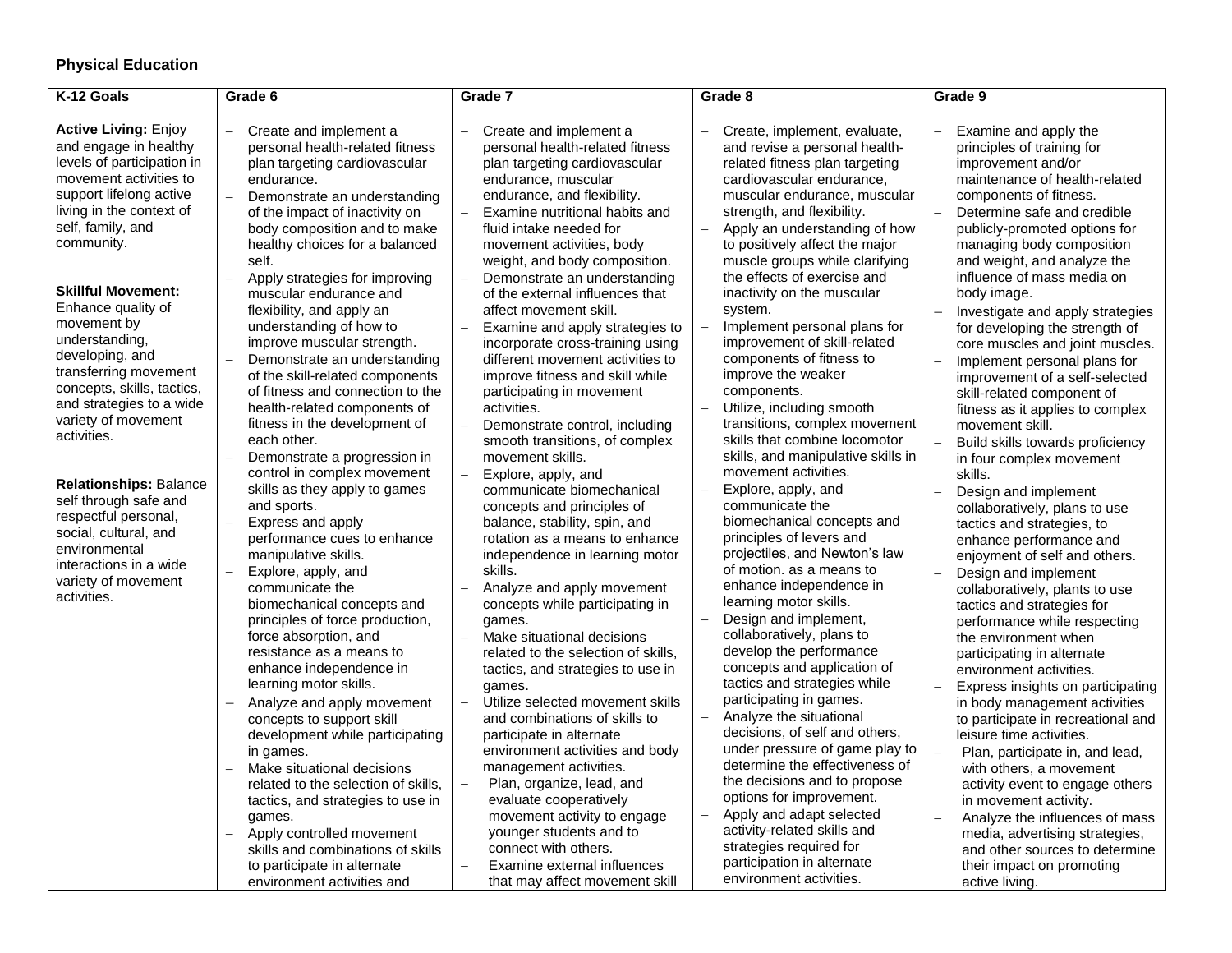| $\overline{\phantom{0}}$<br>$\qquad \qquad -$<br>$\overline{\phantom{a}}$<br>$\overline{\phantom{a}}$ | body management activities.<br>Demonstrate the ability to<br>carry out a teacher-assigned<br>or self-selected portion of a<br>cooperatively planned class<br>activity that focuses on<br>engaging others and<br>enhancing their level of<br>participation in movement<br>activity.<br>Analyze the attributes and<br>limitations of self and others<br>as source of information for<br>making decisions related to<br>participation in movement<br>activity as well as possible<br>career choice implications.<br>Analyze and apply safety<br>guidelines and rules that apply<br>to the target games,<br>invasion/territorial games, and<br>alternate environment<br>activities.<br>Apply a personal plan for<br>progressing through the five<br>levels of a social skills<br>continuum in making positive<br>connections to others.<br>Examine, evaluate, and<br>represent the historical and<br>present impact of our world | development and options for<br>active living in the community.<br>Analyze and apply the safety<br>guidelines and rules related to<br>various games, alternate<br>environment activities, and<br>body management activities.<br>Role model for others and<br>practise the behaviours of self-<br>responsibility and caring for<br>others to support personal<br>growth in making positive<br>connections.<br>Examine, evaluate, and<br>represent both the historical<br>and present impact of<br>Canada's northern people on<br>the development of movement<br>activity options. | Perform self-created,<br>collaboratively created, and<br>established sequences of<br>movements from games and<br>body management activities.<br>Create and implement<br>individual or small group plan<br>to engage and support at<br>least one other person in<br>repeated participation in<br>movement activity at school,<br>at home, or in the community.<br>Demonstrate an<br>understanding of the impact of<br>current and emerging<br>technologies on fitness,<br>fitness-related career options,<br>and well-being.<br>Demonstrate the skills<br>required to administer basic<br>first aid as a result of injury.<br>Analyze environmental<br>influences to assess their<br>impact on responsible social<br>behaviour in movement<br>activity settings.<br>Analyze the influence of past<br>and present, social, cultural,<br>and environmental<br>perspectives on the need for<br>recent physical movement | Apply an understanding of how<br>to prevent and care for a<br>variety of movement activity-<br>related injuries.<br>Demonstrate an understanding<br>of and incorporate positive<br>social behaviours in movement<br>activities, as both a participant<br>and a spectator, after<br>examining the positive and<br>negative influences of<br>organized sports, movement<br>competitions, and mass media. |
|-------------------------------------------------------------------------------------------------------|------------------------------------------------------------------------------------------------------------------------------------------------------------------------------------------------------------------------------------------------------------------------------------------------------------------------------------------------------------------------------------------------------------------------------------------------------------------------------------------------------------------------------------------------------------------------------------------------------------------------------------------------------------------------------------------------------------------------------------------------------------------------------------------------------------------------------------------------------------------------------------------------------------------------------|---------------------------------------------------------------------------------------------------------------------------------------------------------------------------------------------------------------------------------------------------------------------------------------------------------------------------------------------------------------------------------------------------------------------------------------------------------------------------------------------------------------------------------------------------------------------------------|---------------------------------------------------------------------------------------------------------------------------------------------------------------------------------------------------------------------------------------------------------------------------------------------------------------------------------------------------------------------------------------------------------------------------------------------------------------------------------------------------------------------------------------------------------------------------------------------------------------------------------------------------------------------------------------------------------------------------------------------------------------------------------------------------------------------------------------------------------------------------------------------------------------------|--------------------------------------------------------------------------------------------------------------------------------------------------------------------------------------------------------------------------------------------------------------------------------------------------------------------------------------------------------------------------------------------------------|
|                                                                                                       | neighbours on the<br>development of movement                                                                                                                                                                                                                                                                                                                                                                                                                                                                                                                                                                                                                                                                                                                                                                                                                                                                                 |                                                                                                                                                                                                                                                                                                                                                                                                                                                                                                                                                                                 | initiatives.                                                                                                                                                                                                                                                                                                                                                                                                                                                                                                                                                                                                                                                                                                                                                                                                                                                                                                        |                                                                                                                                                                                                                                                                                                                                                                                                        |
|                                                                                                       | activity options.                                                                                                                                                                                                                                                                                                                                                                                                                                                                                                                                                                                                                                                                                                                                                                                                                                                                                                            |                                                                                                                                                                                                                                                                                                                                                                                                                                                                                                                                                                                 |                                                                                                                                                                                                                                                                                                                                                                                                                                                                                                                                                                                                                                                                                                                                                                                                                                                                                                                     |                                                                                                                                                                                                                                                                                                                                                                                                        |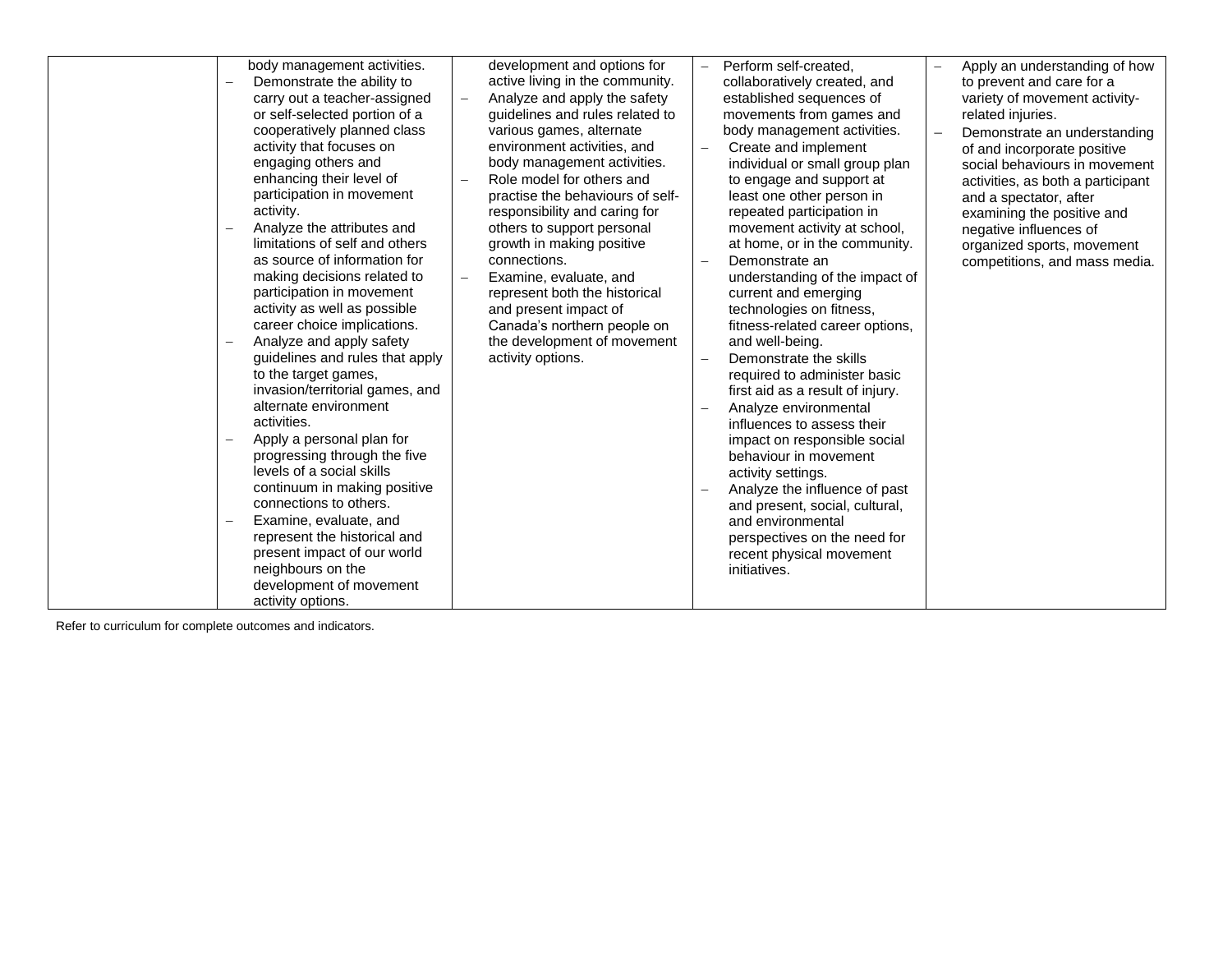## **Science**

| K-12 Goals                                                                                                                                                                                                                                                                                                                                                                                                                                                                                                                                                                                                                                                                                                                                                                                                                                                                                                                                                                                                                                                                                                     | Grade 6                                                                                                                                                                                                                                                                                                                                                                                                                                                                                                          | Grade 7                                                                                                                                                                                                                                                                                                                                                                                                                                                                            | Grade 8                                                                                                                                                                                                                                                                                                                                                                                                                                                                          | Grade 9                                                                                                                                                                                                                                                                                                                                                                                                                                                 |
|----------------------------------------------------------------------------------------------------------------------------------------------------------------------------------------------------------------------------------------------------------------------------------------------------------------------------------------------------------------------------------------------------------------------------------------------------------------------------------------------------------------------------------------------------------------------------------------------------------------------------------------------------------------------------------------------------------------------------------------------------------------------------------------------------------------------------------------------------------------------------------------------------------------------------------------------------------------------------------------------------------------------------------------------------------------------------------------------------------------|------------------------------------------------------------------------------------------------------------------------------------------------------------------------------------------------------------------------------------------------------------------------------------------------------------------------------------------------------------------------------------------------------------------------------------------------------------------------------------------------------------------|------------------------------------------------------------------------------------------------------------------------------------------------------------------------------------------------------------------------------------------------------------------------------------------------------------------------------------------------------------------------------------------------------------------------------------------------------------------------------------|----------------------------------------------------------------------------------------------------------------------------------------------------------------------------------------------------------------------------------------------------------------------------------------------------------------------------------------------------------------------------------------------------------------------------------------------------------------------------------|---------------------------------------------------------------------------------------------------------------------------------------------------------------------------------------------------------------------------------------------------------------------------------------------------------------------------------------------------------------------------------------------------------------------------------------------------------|
| <b>Understand the Nature</b><br>of Science and STSE<br>Interrelationships: To<br>develop an<br>understanding of the<br>nature of science and<br>technology, their<br>interrelationships, and<br>their social and<br>environmental contexts,<br>including<br>interrelationships<br>between the natural and<br>constructed world.<br><b>Construct Scientific</b><br>Knowledge: To<br>construct an<br>understanding of<br>concepts, principles,<br>laws, and theories in life<br>science, in physical<br>science, in earth and<br>space science, and in<br>Indigenous knowledge<br>of nature; and then<br>apply these<br>understandings to<br>interpret, integrate, and<br>extend their knowledge.<br><b>Develop Scientific and</b><br><b>Technological Skills:</b><br>To develop the skills<br>required for scientific<br>and technological<br>inquiry, problem solving,<br>and communicating; for<br>working collaboratively;<br>and for making informed<br>decisions.<br><b>Develop Attitudes that</b><br><b>Support Scientific</b><br>Habits of Mind: To<br>develop attitudes that<br>support the responsible | <b>Life Science: Diversity of Living</b><br><b>Things</b><br>Recognize, describe, and<br>$-$<br>appreciate the diversity of living<br>things in local and other<br>ecosystems.<br>Examine how humans organize<br>the diversity of living things.<br>Analyze the characteristics and<br>behaviours of vertebrates and<br>invertebrates.<br>Examine and describe the<br>$\equiv$<br>structures and behaviours of<br>individual living organisms.<br>Assess the effects of micro-<br>organisms and contributions of | Life Science: Interactions within<br><b>Ecosystems</b><br>Relate key aspects of<br>$\equiv$<br>Indigenous knowledge to<br>understanding ecosystems.<br>Observe, illustrate, and analyze<br>living organisms within local<br>ecosystems.<br>Evaluate biogeochemical cycles<br>as representations of energy<br>flow and the cycling of matter<br>through ecosystems.<br>Analyze how ecosystems<br>$\overline{\phantom{0}}$<br>change in response to natural<br>and human influences. | Life Science: Cells, Tissues,<br><b>Organs, and Systems</b><br>- Analyze the characteristics of<br>cells, and structural and<br>functional characteristics of<br>plant and animal cells.<br>Demonstrate proficiency in the<br>use a compound light<br>microscope to observe plant<br>and animal cells.<br>Distinguish structural and<br>functional relationships among<br>cells, tissues, organs, and<br>organ systems in humans.<br>Analyze how the<br>interdependence of organ | Life Science: Reproduction and<br><b>Human Development</b><br>Examine the process and<br>influences on the transfer of<br>genetic information.<br>Observe and describe cellular<br>reproductive processes.<br>Describe the processes and<br>implications of sexual and<br>asexual reproduction in plants<br>and animals.<br>Analyze the process of human<br>reproduction, including the<br>influence of reproductive and<br>contraceptive technologies. |
|                                                                                                                                                                                                                                                                                                                                                                                                                                                                                                                                                                                                                                                                                                                                                                                                                                                                                                                                                                                                                                                                                                                | science and technology to<br>understand micro-organisms.<br><b>Physical Science:</b>                                                                                                                                                                                                                                                                                                                                                                                                                             | <b>Physical Science: Mixtures and</b>                                                                                                                                                                                                                                                                                                                                                                                                                                              | systems contributes to the<br>healthy functioning of the<br>human body.<br><b>Physical Science: Optics and</b>                                                                                                                                                                                                                                                                                                                                                                   | <b>Physical Science: Atoms and</b>                                                                                                                                                                                                                                                                                                                                                                                                                      |
|                                                                                                                                                                                                                                                                                                                                                                                                                                                                                                                                                                                                                                                                                                                                                                                                                                                                                                                                                                                                                                                                                                                | <b>Understanding Electricity</b><br>Assess the impact of electricity<br>use in Saskatchewan.<br>Investigate the characteristics<br>and applications of static<br>electric charges, conductors,<br>insulators, switches, and<br>electromagnetism.<br>Explain and model the<br>properties of simple series and<br>parallel circuits.                                                                                                                                                                               | <b>Solutions</b><br>Distinguish between pure<br>substances and mixtures using<br>the particle model of matter.<br>Investigate methods of<br>$\equiv$<br>separating the components of<br>mechanical mixtures and<br>solutions, and the impact of<br>industrial and agricultural<br>applications.<br>Investigate the properties and<br>applications of solutions.                                                                                                                    | <b>Vision</b><br>Identify and describe sources<br>$-$<br>and properties of visible light.<br>Explore properties and<br>applications of optics-related<br>technologies.<br>Compare the nature and<br>properties of human vision with<br>optical devices and vision in<br>other living organisms.<br>Evaluate the impact of<br>electromagnetic radiation-<br>based technologies.                                                                                                   | <b>Elements</b><br>Distinguish between physical<br>and chemical properties of<br>common substances.<br>Analyze historical explanations<br>of the structure of matter.<br>Demonstrate an understanding<br>of the classification of pure<br>substances.                                                                                                                                                                                                   |
|                                                                                                                                                                                                                                                                                                                                                                                                                                                                                                                                                                                                                                                                                                                                                                                                                                                                                                                                                                                                                                                                                                                | <b>Physical Science: Principles of</b><br><b>Flight</b><br>Examine connections between<br>$\equiv$<br>human fascination with flight<br>and technologies and careers.<br>Investigate forces of thrust,<br>drag, lift, and gravity.<br>Design a working prototype of<br>a flying object.                                                                                                                                                                                                                           | <b>Physical Science: Heat and</b><br><b>Temperature</b><br>Assess the impact of past and<br>$\equiv$<br>current heating and cooling<br>technologies.<br>Explain differences between<br>states of matter and the effect of<br>heat.<br>Investigate principles and<br>applications of heat transfer.                                                                                                                                                                                 | <b>Physical Science: Forces,</b><br><b>Fluids, and Density</b><br>Investigate and represent the<br>density of solids, liquids, and<br>gases based on the particle<br>theory of matter.<br>Examine the effects of forces<br>in and on objects in fluids.<br>Investigate and describe the<br>$\equiv$<br>physical properties of fluids.<br>Identify and interpret the<br>functioning of natural and<br>constructed fluid systems.                                                  | <b>Physical Science: Characteristics</b><br>of Electricity<br>Demonstrate and analyze<br>$\overline{a}$<br>characteristics of static electric<br>charge and current electricity.<br>Analyze the relationships<br>among voltage, current, and<br>resistance in series and parallel<br>circuits.<br>Assess operating principles,<br>costs, and efficiencies of<br>devices that produce or use<br>electrical energy.<br>Critique impacts of small and      |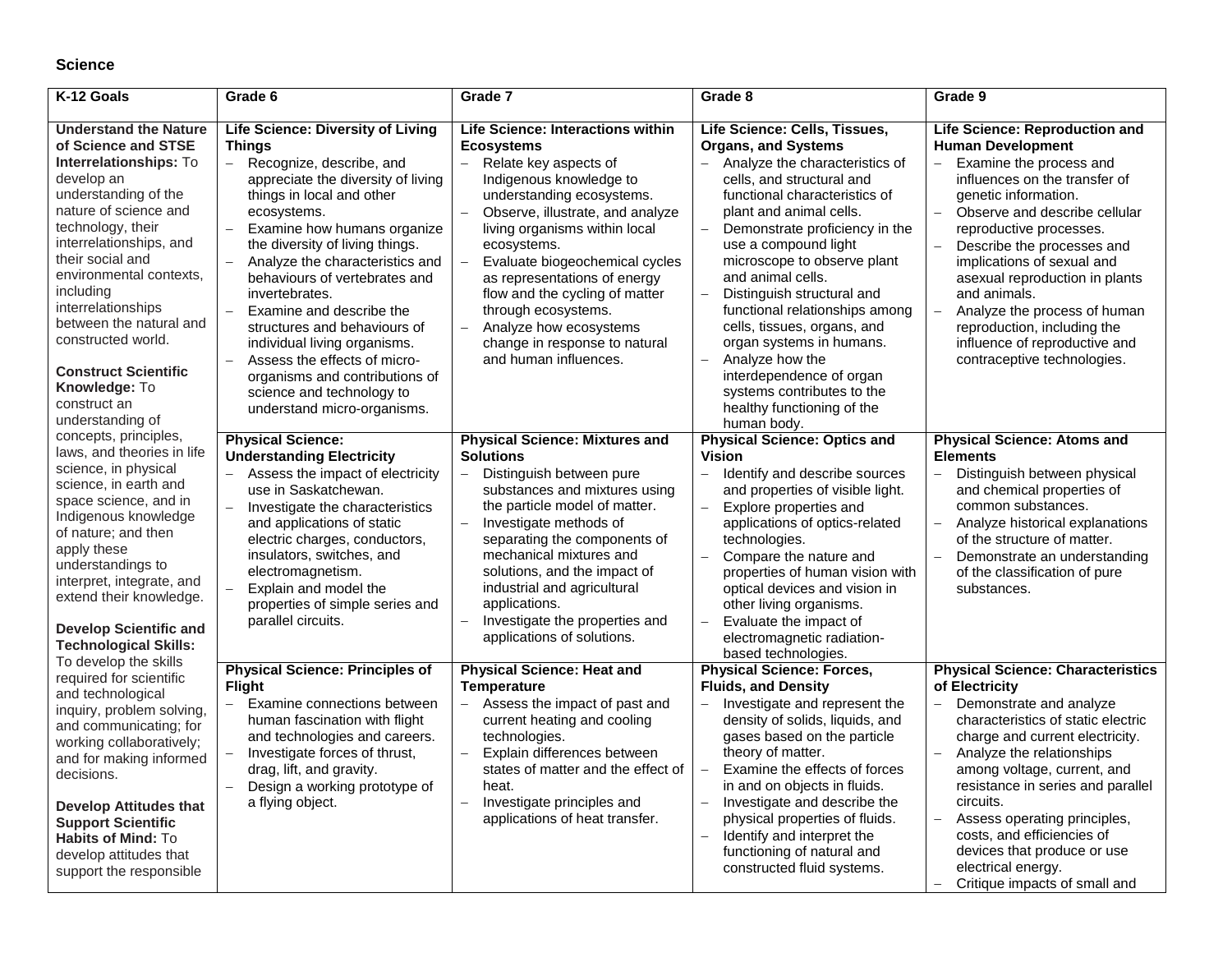| acquisition and<br>application of scientific,                                                                    |                                                                                                                                                                                                                                                                                                                                                                             |                                                                                                                                                                                                                                                                                                                                                                                        |                                                                                                                                                                                                                                                                                                                                                                                                                            | large scale electrical energy<br>production and distribution.                                                                                                                                                                                                                                                                                                                                                                                                    |
|------------------------------------------------------------------------------------------------------------------|-----------------------------------------------------------------------------------------------------------------------------------------------------------------------------------------------------------------------------------------------------------------------------------------------------------------------------------------------------------------------------|----------------------------------------------------------------------------------------------------------------------------------------------------------------------------------------------------------------------------------------------------------------------------------------------------------------------------------------------------------------------------------------|----------------------------------------------------------------------------------------------------------------------------------------------------------------------------------------------------------------------------------------------------------------------------------------------------------------------------------------------------------------------------------------------------------------------------|------------------------------------------------------------------------------------------------------------------------------------------------------------------------------------------------------------------------------------------------------------------------------------------------------------------------------------------------------------------------------------------------------------------------------------------------------------------|
| technological, and<br>Indigenous knowledge<br>to the mutual benefit of<br>self, society, and the<br>environment. | <b>Earth and Space Science: Our</b><br><b>Solar System</b><br>Research and represent the<br>$\equiv$<br>physical characteristics of the<br>major components of the solar<br>system.<br>Assess the efficacy of<br>representing and interpreting<br>astronomical phenomena.<br>Evaluate past, current, and<br>possible future contributions of<br>space exploration programs. | <b>Earth and Space Science: Earth's</b><br><b>Crust and Resources</b><br>Analyze historical and current<br>catastrophic geological events,<br>and movements and forces<br>within Earth's crust.<br>Identify locations and processes<br>used to extract Earth's<br>geological resources.<br>Investigate the characteristics<br>and formation of the surface<br>geology of Saskatchewan. | <b>Earth and Space Science: Water</b><br><b>Systems on Earth</b><br>Analyze the impact of natural<br>and human-induced changes<br>to the characteristics and<br>distribution of water in local,<br>regional, and national<br>ecosystems.<br>Examine how wind, water, and<br>ice shape the Canadian<br>landscape.<br>Analyze how natural factors<br>and human practices affect<br>productivity and species<br>distribution. | <b>Earth and Space Science:</b><br><b>Exploring our Universe</b><br>Inquire into the motion and<br>characteristics of astronomical<br>bodies.<br>Analyze the formation and<br>evolution of our solar system<br>and the universe.<br>Examine how various cultures.<br>past and present, including First<br>Nations and Métis, understand<br>and represent astronomical<br>phenomenon.<br>Analyze human capabilities to<br>explore and understand the<br>universe. |

#### **Social Studies**

| K-12 Goals                                                                                                                                                                                                                          | Grade 6                                                                                                                                                                                                                                                                                                                                                                                                                  | Grade 7                                                                                                                                                                                                                                                | Grade 8                                                                                                                                                                                                                                                                  | Grade 9                                                                                                                                                                                                                                                                                                                                                        |
|-------------------------------------------------------------------------------------------------------------------------------------------------------------------------------------------------------------------------------------|--------------------------------------------------------------------------------------------------------------------------------------------------------------------------------------------------------------------------------------------------------------------------------------------------------------------------------------------------------------------------------------------------------------------------|--------------------------------------------------------------------------------------------------------------------------------------------------------------------------------------------------------------------------------------------------------|--------------------------------------------------------------------------------------------------------------------------------------------------------------------------------------------------------------------------------------------------------------------------|----------------------------------------------------------------------------------------------------------------------------------------------------------------------------------------------------------------------------------------------------------------------------------------------------------------------------------------------------------------|
|                                                                                                                                                                                                                                     | Canada and its Atlantic                                                                                                                                                                                                                                                                                                                                                                                                  | Canada and our Circumpolar and                                                                                                                                                                                                                         | The Individual in Canadian Society                                                                                                                                                                                                                                       | The Roots of Society                                                                                                                                                                                                                                                                                                                                           |
|                                                                                                                                                                                                                                     | <b>Neighbours</b>                                                                                                                                                                                                                                                                                                                                                                                                        | Pacific Neighbours                                                                                                                                                                                                                                     |                                                                                                                                                                                                                                                                          |                                                                                                                                                                                                                                                                                                                                                                |
| Interactions and<br>Interdependence: To<br>examine the local,<br>indigenous, and global<br>interactions and<br>interdependence of<br>individuals, societies,<br>cultures, and nations.                                              | Evaluate and represent how<br>$\overline{\phantom{0}}$<br>culture and place influence<br>beliefs and values.<br>Examine how social and<br>$\overline{\phantom{0}}$<br>cultural diversity exist in local<br>and global contexts.<br>Develop an understanding how<br>global interdependence<br>impacts individual daily life.<br>Explore aspects of culture<br>change over time and affect<br>youth and adult populations. | Investigate conflict, cooperation,<br>and interdependence between<br>Canada, circumpolar, and the<br>Pacific Rim.<br>Examine how globalization<br>affects the lives of people.<br>Analyze how technology<br>influences globalization.                  | Investigate the meaning of<br>culture and the origins of<br>Canadian cultural diversity<br>have significance in Canada.<br>Appraise the influence of<br>immigration as a factor in<br>Canadian cultural diversity.                                                       | Explain what constitutes a<br>$\overline{\phantom{0}}$<br>society.<br>Compare factors that shape a<br>worldview.<br>Analyze how worldview is<br>expressed in the daily life of a<br>society.<br>Determine the influence of<br>worldview on the choices,<br>decisions, and interactions in a<br>society.                                                        |
| <b>Dynamic</b><br><b>Relationships: To</b><br>analyze the dynamic<br>relationships of people<br>with land, environments,<br>events, and ideas as<br>they have affected the<br>past, shape the present,<br>and influence the future. | Analyze the impact of the<br>diversity of natural<br>environments on ways of life.<br>Analyze how land affects<br>$\overline{\phantom{0}}$<br>human settlement patterns and<br>social organizations, and ways<br>in which human habitation<br>affects land.<br>Appraise the strategies human<br>societies use to orient<br>themselves within the natural<br>environment.<br>Relate contemporary issues to                | Analyze and use various types<br>of maps to situate current<br>issues.<br>Appraise the impact of human<br>habitation on the natural<br>environment.<br>Analyze how current and<br>historical events affect the<br>physical and social<br>environments. | Develop an understanding of<br>the significance of land on the<br>evolution of Canadian identity.<br>Describe the influence of the<br>treaty relationship on Canadian<br>identity.<br>Assess how historical events in<br>Canada affect the present<br>Canadian identity. | Examine the challenges<br>involved in obtaining information<br>about societies of the past.<br>Synthesize the significance of<br>key historical events in<br>societies.<br>Assess the relationship of the<br>natural environment in the<br>development of a society.<br>Determine the influence of<br>societies of the past on<br>contemporary life in Canada. |